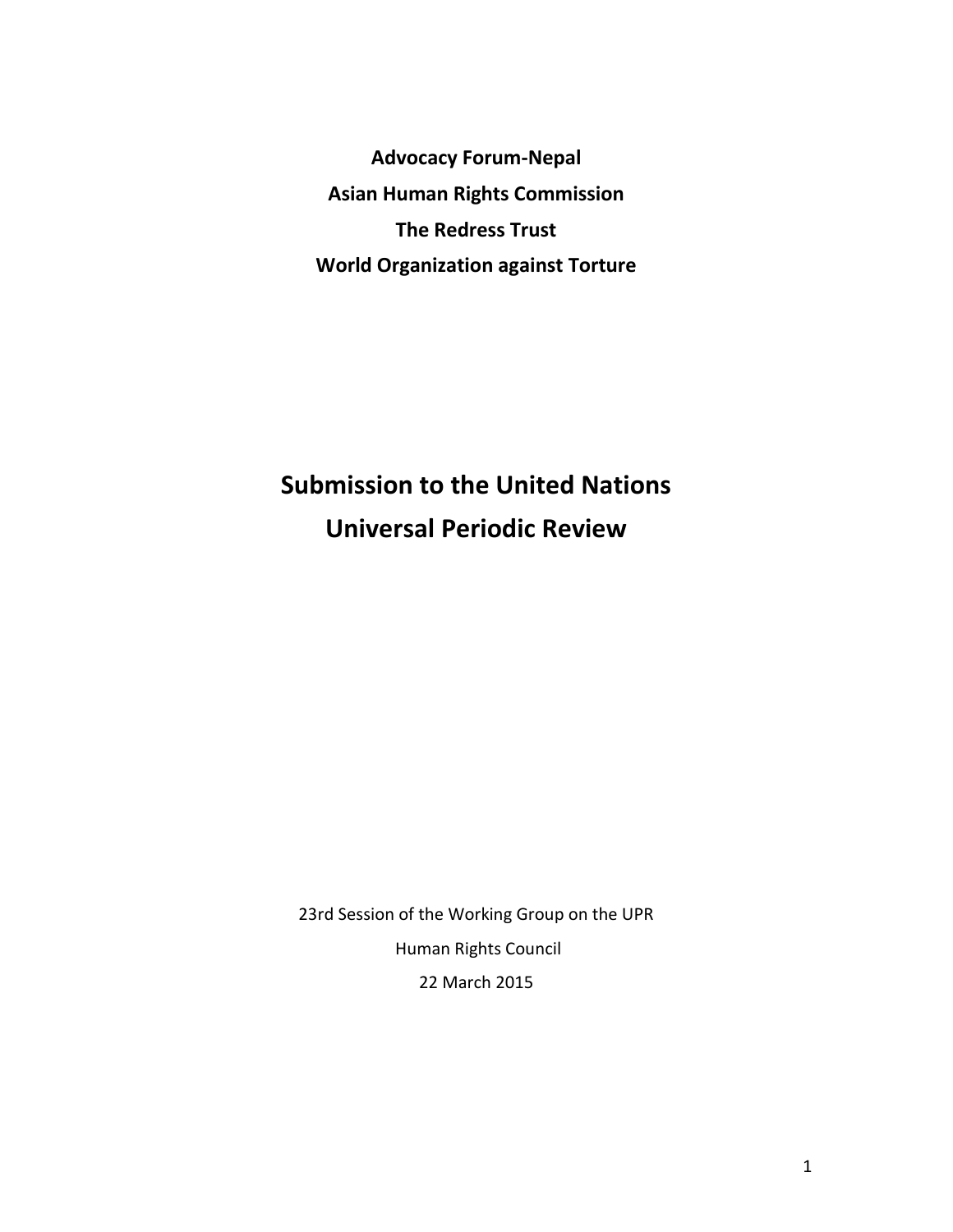| ı. |                |                                                                              |  |  |
|----|----------------|------------------------------------------------------------------------------|--|--|
| П. |                |                                                                              |  |  |
|    | Δ.             | <b>CONTINUED IMPUNITY FOR SERIOUS HUMAN RIGHTS VIOLATIONS3</b>               |  |  |
|    |                |                                                                              |  |  |
|    |                |                                                                              |  |  |
|    | 1.             |                                                                              |  |  |
|    | 2.             |                                                                              |  |  |
|    | 3.             |                                                                              |  |  |
|    | 4.             |                                                                              |  |  |
|    | 5.             | Failure to implement views of the UN Human Rights Committee in individual    |  |  |
|    | В.             |                                                                              |  |  |
|    | $\mathbf{1}$   | The Act on the Commission on Investigation of Disappeared Persons, Truth and |  |  |
|    |                | Absence of reparation for victims of human rights violations  14             |  |  |
|    | $\mathsf{C}$ . |                                                                              |  |  |
|    | D.             | THE PRACTICE OF TORTURE IS ONGOING AND SYSTEMATIC 16                         |  |  |
|    | $\mathbf{1}$ . |                                                                              |  |  |
|    | 2.             |                                                                              |  |  |
|    | Е.             | INEFFECTIVENESS OF THE NATIONAL HUMAN RIGHTS COMMISSION  19                  |  |  |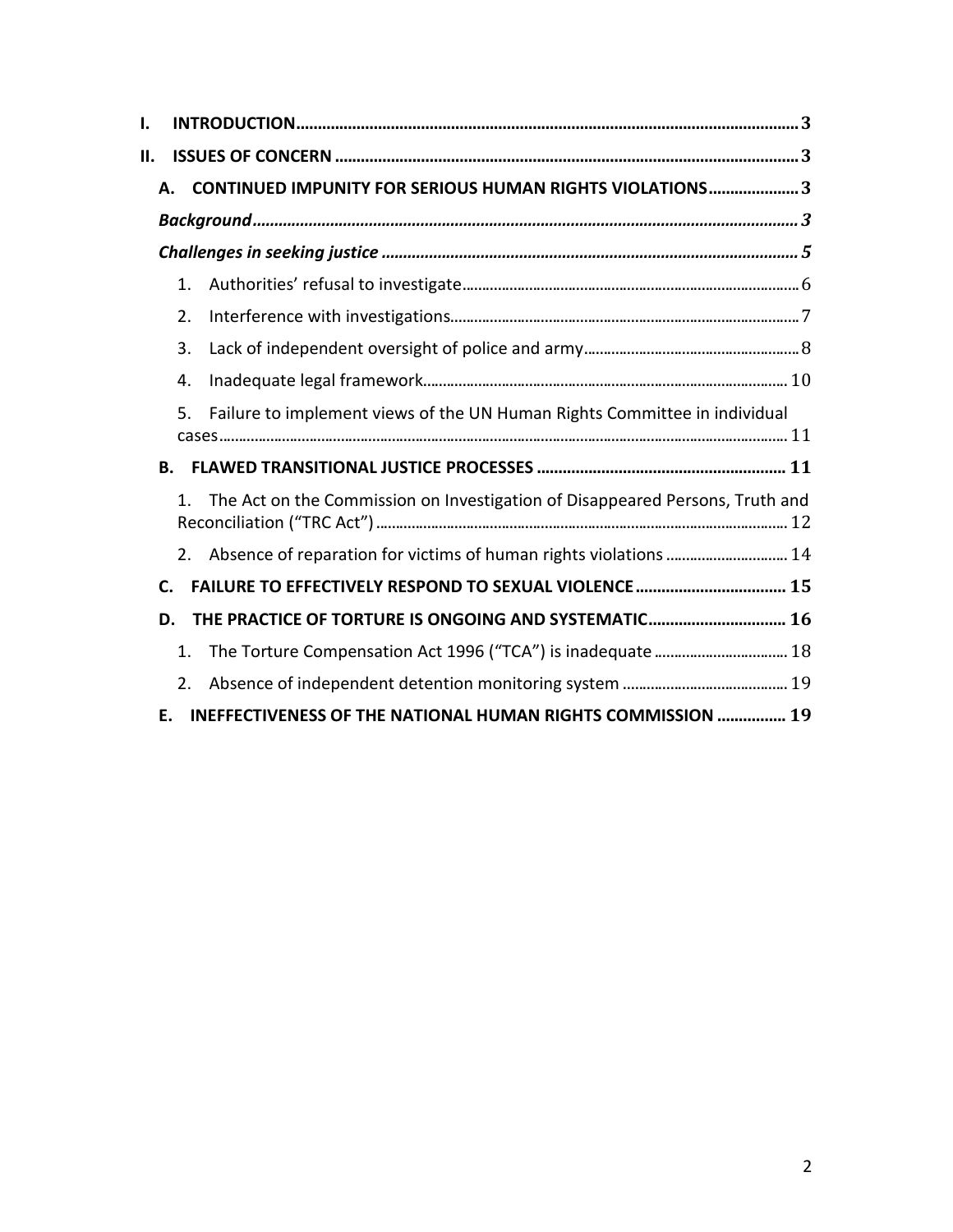# **I. INTRODUCTION**

1. Advocacy Forum-Nepal (**AF**), the Asian Human Rights Commission (**AHRC**), the Redress Trust (**REDRESS**) and the World Organization against Torture (**OMCT**) make this submission as part of the Universal Periodic Review (**UPR**) of Nepal, to be held in November 2015. This report covers key concerns about human rights in Nepal from the country's first UPR in January 2011 to the present, and is based on extensive documentation by AF, REDRESS, OMCT, AHRC and partner non-governmental organizations (**NGOs**).

# **II. ISSUES OF CONCERN**

- 2. The principal issues addressed in this submission are:
	- A. the continuation of impunity for serious human rights violations committed during the conflict in Nepal and since;
	- B. serious flaws in the transitional justice law and transitional justice processes;
	- C. Nepal's failure to effectively respond to sexual violence;
	- D. the continued practice of torture; and
	- E. the lack of effectiveness of the National Human Rights Commission (**NHRC**).

# **A. CONTINUED IMPUNITY FOR SERIOUS HUMAN RIGHTS VIOLATIONS**

# **Background**

- 3. From 1996 to 2006 Nepal was the site of an internal armed conflict between security forces and the Communist Party of Nepal—Maoist (**CPN-Maoist**).1 Both sides to the conflict were responsible for serious human rights violations; it is estimated that the conflict claimed around 17,265 lives, and resulted in 4305 disabled, 78,675 dispossessed and displaced, thousands of civilians tortured and hundreds of women and girls victims of rape and other forms of sexual violence. The whereabouts of 1,302 individuals is still not known.2
- 4. Under the Comprehensive Peace Agreement (CPA) of November 2006, all political parties agreed to investigate and prosecute human rights violations.<sup>3</sup> But no meaningful action has been taken.
- 5. Impunity for these crimes, and other crimes which have been committed since, is not a new issue. It was the subject of extensive discussion during the review of Nepal's human rights record during the UPR in January 2011. Various states

<sup>1</sup> The party was renamed Unified Communist Party of Nepal (Maoist) (**UCPN (Maoist)**) in 2009. In a later split, a new party using the Communist Party of Nepal (**CPN-M**) name was created.

<sup>2</sup> Advocacy Forum (AF), *Transitional Justice at the Crossroads*, (January 2014), 3.

<sup>3</sup> *See* Comprehensive Peace Agreement, section 7.1.3.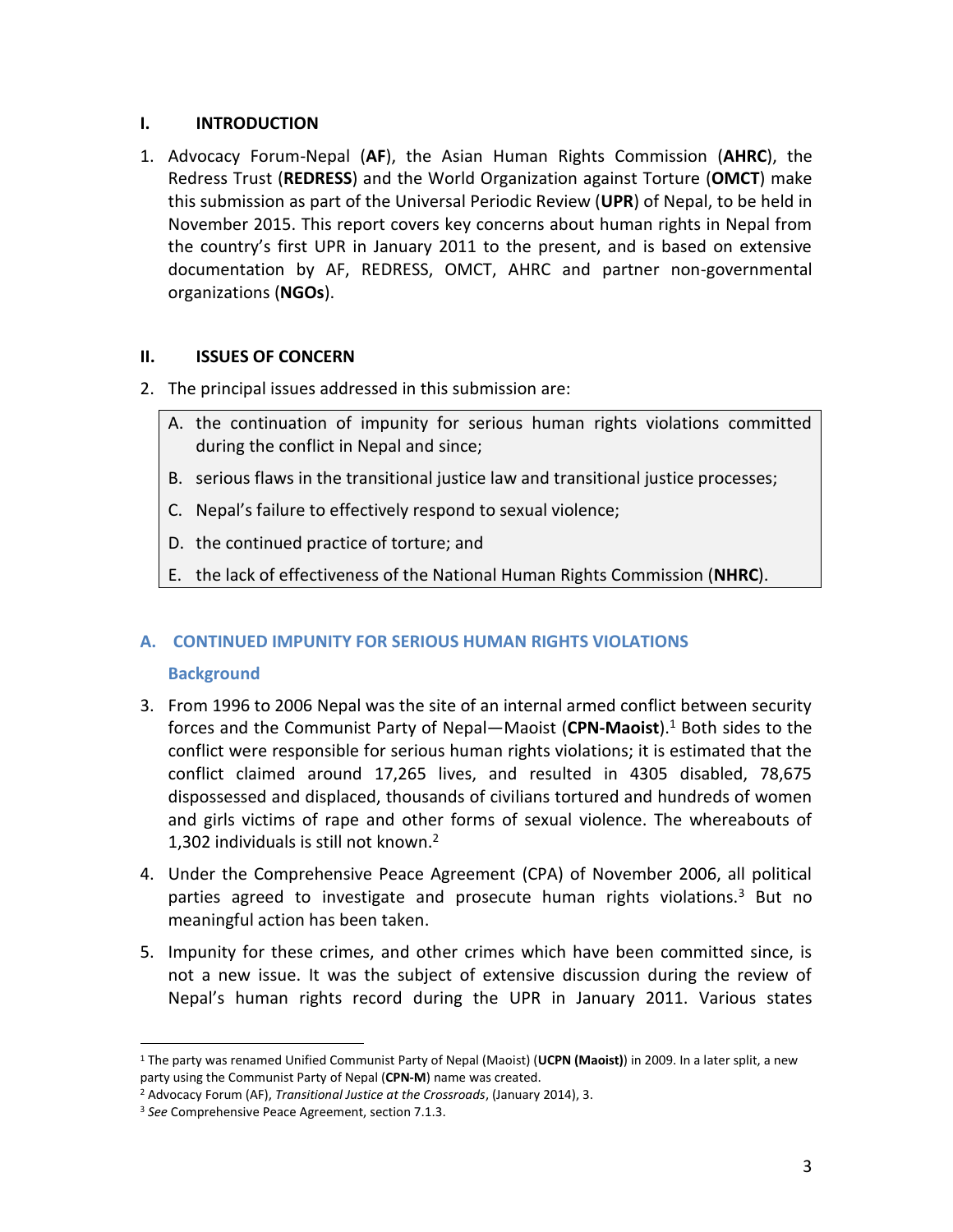expressed concern over Nepal's failure to hold accountable individuals who committed serious human rights violations.4 Nepal's government accepted numerous recommendations to combat impunity through the investigation and prosecution of human rights abuses committed during and since the conflict.<sup>5</sup> Indeed, the government claimed it "brings any official found responsible for such activities to justice".<sup>6</sup> Specifically, it proclaimed that it is:

Fully committed to establishing Constitutional supremacy, ensuring the rule of law, good governance and human rights, as well as providing a positive conclusion to the peace process by eliminating insecurity and addressing impunity . . . . *addressing impunity entails addressing the past and maintaining the rule of law at present [and] Nepal is fully committed to work on both fronts.*<sup>7</sup>

- 6. Despite such assurances, **no effective action has been taken and impunity remains deeply entrenched for serious human rights violations committed by both the security forces and the CPN (Maoist) during the decade-long conflict, as well as for extrajudicial executions and torture committed more recently**. 8
- 7. No members of the military, police or Armed Police Force have been brought to justice in a civilian court of law for crimes committed during the conflict.<sup>9</sup> In a small number of cases, including the emblematic case of Maina Sunuwar, members of the army have been charged with murder and arrest warrants have been issued on the orders of the court. Only one ex-soldier who had deserted was arrested. He was acquitted on grounds of insufficient evidence in December 2013; a decision later upheld by the Appellate Court.<sup>10</sup> Other serving army personnel subject to arrest

<sup>4</sup> UN Human Rights Council, 17th Session, *Report of the Working Group on the Universal Periodic Review: Nepal*, (8 March 2011), A/HRC/17/5, concerns expressed by Hungary (para. 32), Switzerland (para. 34), United Kingdom (para. 66), New Zealand (para. 77), Netherlands (para. 78) and Denmark (para. 80).

<sup>5</sup> *ibid.*, para. 106.38 (recommendations by UK and France). See also recommendations from Argentina, Malaysia, Sweden, Japan, Hungary, and the USA (each accepted), and recommendations from Italy, Republic of Korea, New Zealand, Norway, Spain, the Netherlands and Czech Republic (each noted).

<sup>6</sup> UN Human Rights Council, 17th Session, Agenda item 6, *Report of the Working Group on the Universal Periodic Review Nepal* Addendum Views on conclusions and/or recommendations, voluntary commitments and replies presented by the State under review ( 1 June 2011), A/HRC/17/5/Add.1,

<sup>&</sup>lt;http://lib.ohchr.org/HRBodies/UPR/Documents/Session10/NP/A\_HRC\_17\_5\_Add.1\_Nepal\_E.pdf>.

<sup>7</sup> (Emphasis added). UN Human Rights Council, 10th Session, *Draft report of the Working Group on the Universal Periodic Review: Nepal*, (28 January 2010), A/HRC/WG.6/10/L.3 para. 51,

<sup>&</sup>lt;http://lib.ohchr.org/HRBodies/UPR/Documents/Session10/NP/Nepal-A\_HRC\_WG.6\_10\_L.3-eng.pdf>. <sup>8</sup> UNOHCHR, *Nepal Conflict Report 2012*, (October2012),

<sup>&</sup>lt;http://www.ohchr.org/EN/Countries/AsiaRegion/Pages/NepalConflictReport.aspx>; AF, *Nepal: Is the Government Unable or Unwilling to Prevent and Investigate Torture*?, (Kathmandu: AF , June 2013); AF, *Promising Developments – Persistent Problems: Trends and Patterns in Torture in Nepal during 2013*, (Kathmandu: AF, June 2014); Terai Human Rights Defenders Alliance, *Torture in the Terai*, (Kathmandu: THRDA, February 2015).

<sup>9</sup> *See* International Commission of Jurists (ICJ), *Authority without Accountability: The Struggle for Justice in Nepal*, (October 2013), 82, <http://icj.wpengine.netdna-cdn.com/wp-content/uploads/2013/10/ICJ-AUTHORITY-WITHOUT-ACCOUNTABILITY-final-1.pdf>. *See also* AF, *Evading Accountability by Hook or by Crook: The Issue of Amnesties in*  Post-Conflict Nepal, (Kathmandu: AF, June 2011), <http://advocacyforum.org/downloads/pdf/publications/evadingaccountability-by-hook-or-by-crook.pdf>; Republica, *Victim's Kin Condemns Proposal to Pardon Maoist Lawmaker*, (3 October 2011), <http://goo.gl/olTIqQ> ; Republica, *PM, AG Solicit President of Pardon Dhungel*, Kathmandu Insider (7 November 2011) <http://ktminsider.com/blog/2011/11/06/pm-ag-solicit-president-of-pardon-dhungel>.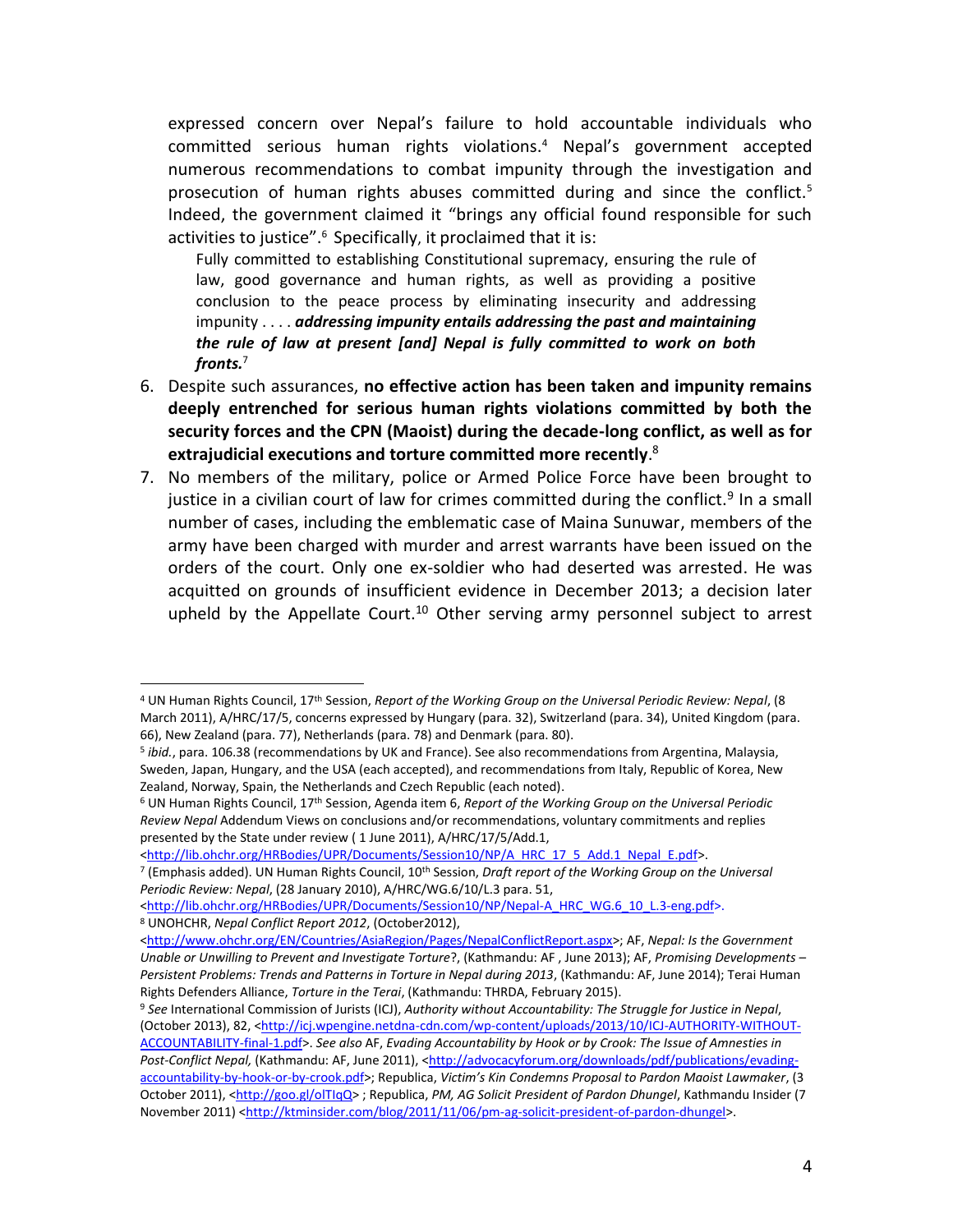warrants have not been handed over to police by the Army despite specific requests on the basis of the arrest warrants.<sup>11</sup>

- 8. In addition, individuals who have been accused of grave human rights violations are still being promoted and appointed to senior government positions. Among them is Kuber Singh Rana, a senior police officer against whom the NHRC had recommended criminal prosecutions in connection with the disappearance and murder of five students in Dhanusha in October 2003. He was appointed as Inspector General of Police, the most senior police officer, while investigations into the case were proceeding. The Supreme Court in August 2012 held that in absence of any law to vet or suspend public officials for their alleged involvement in human rights violations, courts cannot suspend the promotion of Kuber Singh Rana. However, the court noted that the Government should in the future be extremely cautious about the transfer and promotion of officials implicated in human rights violations. The court ordered the Government to put in place vetting laws that would regulate the promotion and transfer of government officials, including those from the security forces.<sup>12</sup> Some members of the security forces have also been selected for UN peacekeeping duties despite serious charges pending against them.13
- 9. Trials have gone ahead in only two cases against members of the **UCPN (Maoist)**. These have resulted in convictions, but either no punishment, or light punishment. In one of them, Bal Krishna Dhungel, a senior UCPN (Maoist) member, was convicted for murder and sentenced to life imprisonment in 2004 (a sentence upheld by the Supreme Court), but remains at liberty due to political pressure. In November 2011, the government recommended that he should be pardoned (although this has not yet happened).<sup>14</sup> In the other case, very light sentences were imposed in December 2014 on five individuals found guilty of the murder of journalist, Dekendra Thapa. They were sentenced to only one and a half to two years' imprisonment.<sup>15</sup>

# **Challenges in seeking justice**

 $\overline{a}$ 

10. Victims of human rights violations face five major challenges in seeking justice: (1) authorities' refusal to register and investigate cases and no accountability for failure to investigate, (2) interference with investigations, (3) lack of independent oversight of police and army, (4) inadequate legal framework and (5) failure to implement views of the UN Human Rights Committee.

<sup>10</sup> AF, *Reena Rasaili,* <http://advocacyforum.org/fir/2011/01/reena-rasaili.php>.

<sup>11</sup> ICJ, *Authority without Accountability, supra* note 9, 67 and 106. 12 ICJ, *Authority without Accountability, supra* note 9, 113.

<sup>13</sup> AF and Human Rights Watch (HRW), *Adding Insult to Injury: Continued Impunity for Wartime Abuses*, (Kathmandu: AF, December 2011), 1, <http://www.hrw.org/reports/2011/12/01/adding-insult-injury-0>.

AF, *Vetting in Nepal: Challenges and Issues*, (Kathmandu: AF, July 2014), <http://www.achrweb.org/reports/DPKO-Nepal.pdf>.<br><sup>14</sup> ICJ, *Authority without Accountability, supra* note 9, 37.<br><sup>15</sup> Nepali Times, *Dekendra's Murderers Sentenced*, (8 December 2014),

<sup>&</sup>lt;http://www.nepalitimes.com/blogs/thebrief/2014/12/08/dekendras-murderers-sentenced>;

Kathmandu Post, *Impunity watch: Cases Against Maoists Being Fast Withdrawn*, (18 May 2011),

<sup>&</sup>lt;http://www.ekantipur.com/the-kathmandu-post/2011/05/17/top-story/impunity-watch-cases-against-maoistsbeing-fast-withdrawn/221795.html>.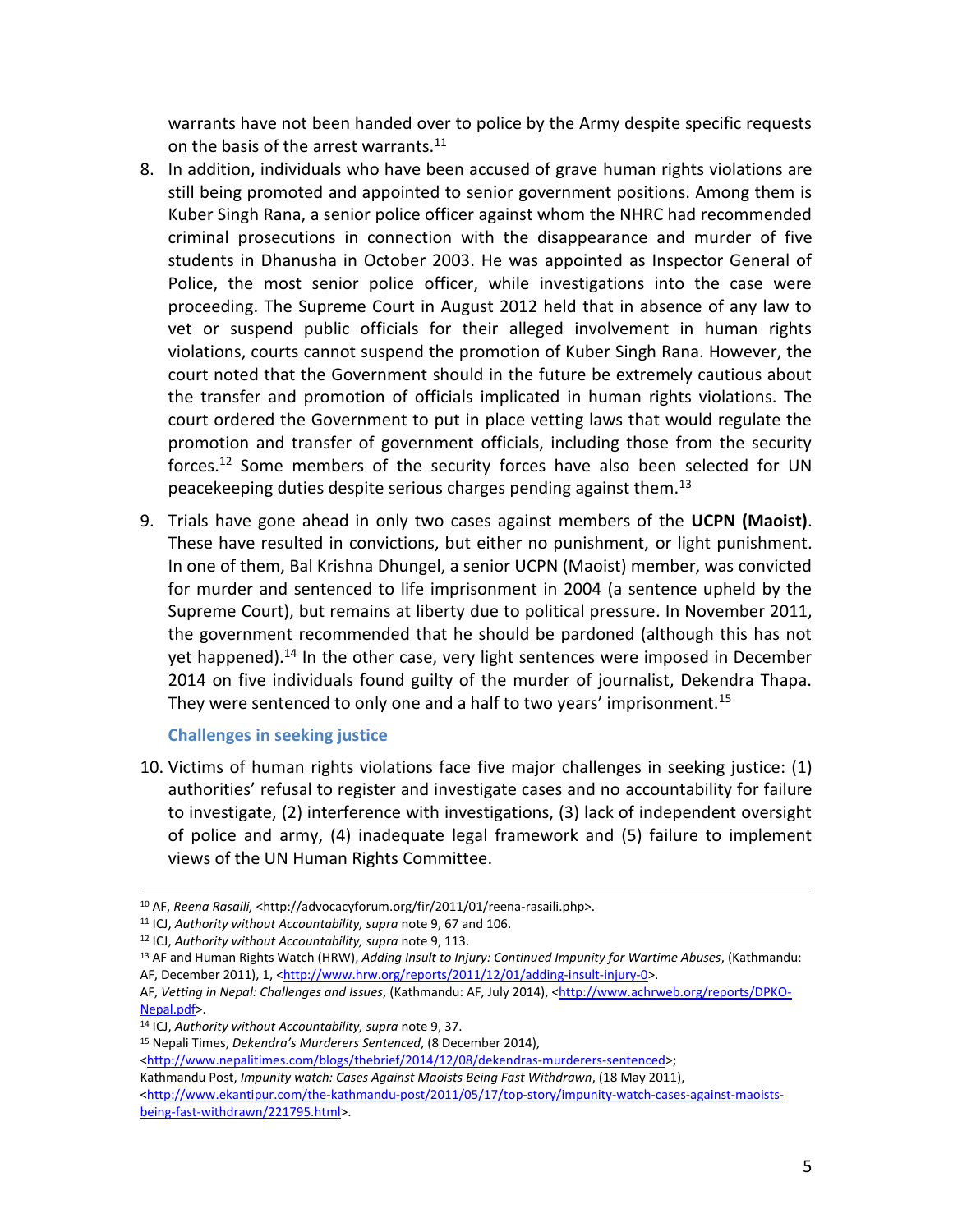**1. Authorities' refusal to investigate**

l

- 11. For any criminal investigation to begin in Nepal a First Information Report (**FIR**) must be registered. **The police failure to register FIRs and investigate complaints of serious human rights violations that occurred during the conflict and since, including torture and extrajudicial executions, is a major contributing factor to impunity.**
- 12. Since the end of the conflict, AF has assisted at least 128 victims to register FIRs with the police in relation to serious human rights violations committed during the conflict (including extrajudicial executions, torture and enforced disappearances). In all those cases either the Appellate Court or the Supreme Court had to order police to register the FIR. However, even in those cases, the police have often failed to act. <sup>16</sup> In mid-March 2015, for instance, the Bardiya District Police Office refused to register FIRs in six cases of political killings during the conflict despite a November 2014 order from the Appellate Court Nepalgunj to do so.
- 13. Police refusal to register FIRs stymies the judicial process at its inception. Without a registered FIR, the prosecution of a crime becomes impossible, as the Nepali legal system does not allow for private prosecutions.<sup>17</sup>
- 14. The Nepal authorities have sought to justify their refusals to proceed with criminal investigations and prosecutions on the basis that the transitional justice mechanisms are better suited to address past human rights violations than the criminal justice system. However the UN Human Rights Committee, the OHCHR and Nepal's Supreme Court have all held this position to be contrary to Nepal's international obligations (see paras. 29-34). The Supreme Court has repeatedly stated that the transitional justice mechanisms cannot replace normal criminal investigations and prosecutions.18 Very recently, it stated that transitional justice mechanisms:

cannot displace a judicial body, nor can it replace judicial functions or provide for an alternative to judicial functions. In fact, the Commission in itself merely provides assistance to the judicial process. The resultant cases of serious

<sup>16</sup> HRW and AF, *Waiting for Justice: Unpunished Crimes from Nepal's Armed Conflict* (New York: HRW 2008); HRW and AF, *Still waiting for Justice: No End to Impunity in Nepal* (New York: HRW, 2009); HRW and AF, *Indifference to Duty: Impunity for Crimes Committed in* Nepal, (New York: HRW, 2010); HRW and AF *Adding Insult to Injury*, <http://advocacyforum.org/publications/impunity-reports.php>.

 $17$  The case of the extrajudicial execution of Arjun Lama, where despite a Supreme Court order mandating the filing of a FIR, investigations barely went beyond trying to find the home addresses of those accused, one of whom was a prominent politician. In its 21 June 2011 holding, the Supreme Court admonished: "Therefore, in the context of all elements including the government and police having a responsibility to abide by all rules and regulations in order to establish the rule of law, the undue delay, intentional or unintentional, in crime investigation conducted in response to an FIR filed by an order of mandamus issued by the court should be taken as an indicator of the level of performance, expertise and impartiality of the police. There is no point to disagree that the investigations or inquiries carried out so far into it are disappointing." *See also* AF and HRW, *Adding Insult to Injury, supra* note 15, 13–14. <sup>18</sup> ICJ, *Authority without Accountability, supra* note 9, 106–7.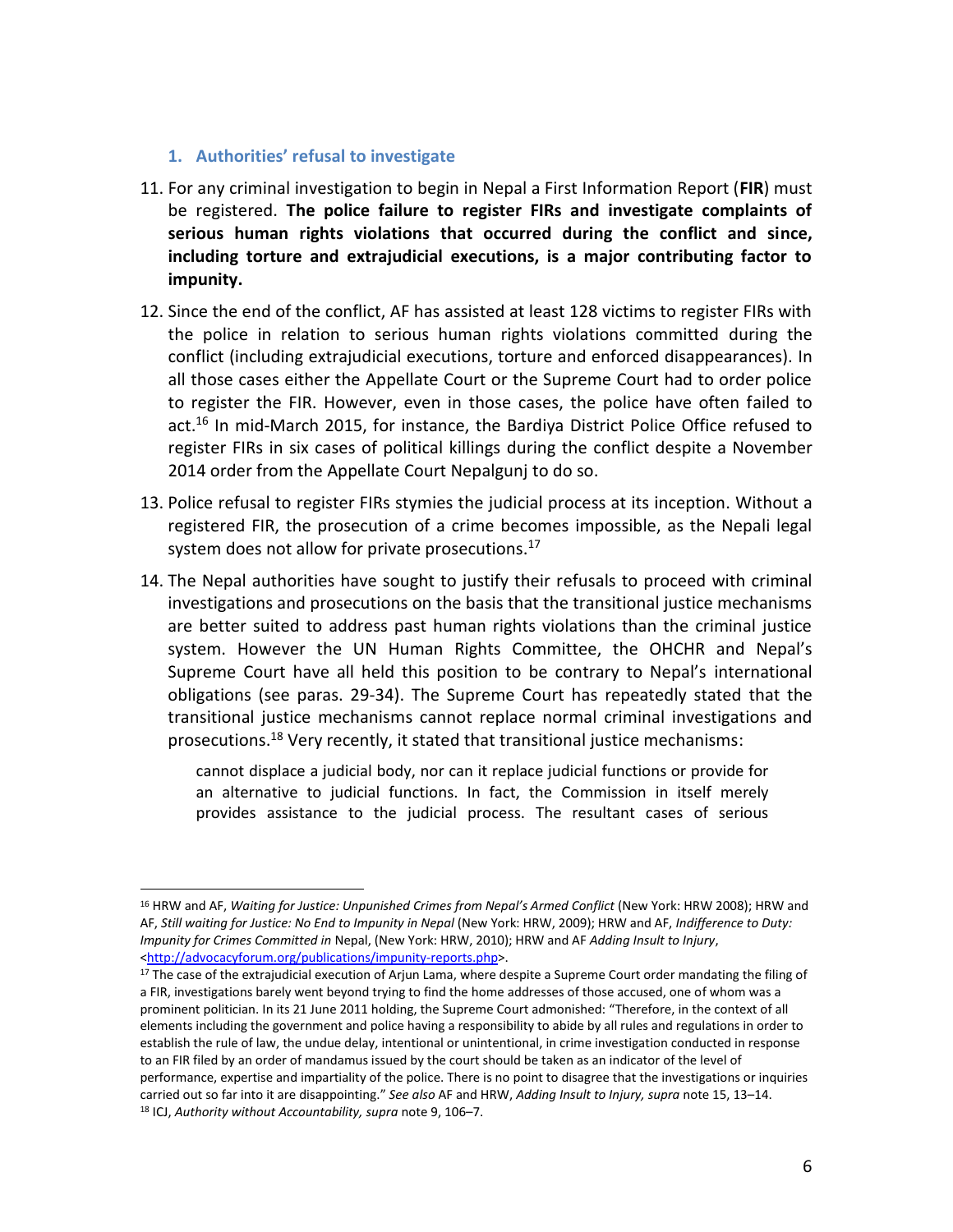violations of human rights, filed on the basis of the truth and evidence unearthed by the Commission will ultimately be settled by the Courts.<sup>19</sup>

15. The police continue to refuse to file FIRs and properly investigate serious current human rights violations, such as alleged extrajudicial killings regularly reported in the Terai region.<sup>20</sup> Although the Police Act provides mechanisms by which disciplinary proceedings may be taken against police for failure to discharge duties, to date no police officer has been subjected to a disciplinary proceeding and held accountable for the failure to register a complaint or the failure to proceed with an investigation.

# **Recommendations:**

 $\overline{a}$ 

Existing laws must be strengthened to ensure that complaints are registered, investigations proceed in a timely manner, investigators are shielded from political or other pressures, victims are afforded requisite protection and where there is sufficient evidence prosecutions in civilian courts of those responsible for serious human rights violations can take place. This should include the establishment of a special investigation unit for serious crimes.

The Police Act should be amended to include a specific provision concerning disciplinary action to be taken against individual police officers who improperly fail to register complaints and to conduct investigations of alleged human rights violations.

# **2. Interference with investigations**

# 16. Other actors including the Attorney General (AG),<sup>21</sup> politicians, the Nepal Army **and the UCPN (Maoist) have also interfered with police investigations**. 22

17. A recent example of interference by the AG is seen in the case of Dekendra Thapa (see para 9). In January 2013, the AG ordered the police and prosecutors not to move forward with the case on the grounds that it would be dealt with by the TRC.<sup>23</sup> This instruction was challenged and the Supreme Court ordered the AG and the

<sup>19</sup> Supreme Court Ruling in Writ (No. 070-WS-0050) Certiorari & Mandamus, *Suman Adhikari v. Nepal Government & Others*, delivered by the Supreme Court, Special Bench, comprising of Kalyan Shrestha, Baidyanath Upadhyay and Cholendra Shamsher Rana JJ, on Investigation of Disappeared Persons, Truth and Reconciliation Commission Act, 2015 (Date of Decision: 26 February 2015) (unofficial translation); UNOHCHR, *Technical Note—The Nepal Act on the Commission on Investigation of Disappeared Persons, Truth and Reconciliation, 2071 (2014), (21 May 2014), 5,*<br>
<http://www.ohchr.org/Documents/Countries/NP/OHCHRTechnical Note Nepal CIDP TRC Act2014.pdf>.

<sup>&</sup>lt;sup>20</sup> Terai Human Rights Defenders Alliance, *Continuing Extrajudicial Executions in the Terai*, (March 2014), <http://www.taraihumanrights.org/uploads/wordfile/12\_Research%20Rerpot%20on%20Continuing%20Extrajudicial %20Executions%20In%20The%20Terai.pdf>.

<sup>21</sup> AF and HRW, *Waiting for Justice*, *supra* note 16, 34–35.

<sup>22</sup> AF and HRW, *Indifference to Duty*, *supra* note 16, 10; AF, *AF Raises Concern to AG About Lackluster Investigation into Reena Murder Case*, (5 July 2011), <http://advocacyforum.org/news/2011/07/af-raises-concern-to-ag-overlackluster-investigation-in-reena-murder-case.php>; AF Letter to the Attorney General on Reena Rasaili's case, 5 July 2011, <http://advocacyforum.org/downloads/pdf/press-statement/letter-to-attorney-general-reena-english.pdf>. <sup>23</sup> International Commission of Jurists press release, (30 January 2013), *Nepal: ICJ Calls for End to Political Interference*  in Case of Dekendra Thapa Killing, <http://www.icj.org/nepal-icj-calls-for-end-to-political-interference-in-case-ofdekendra-thapa-killing>.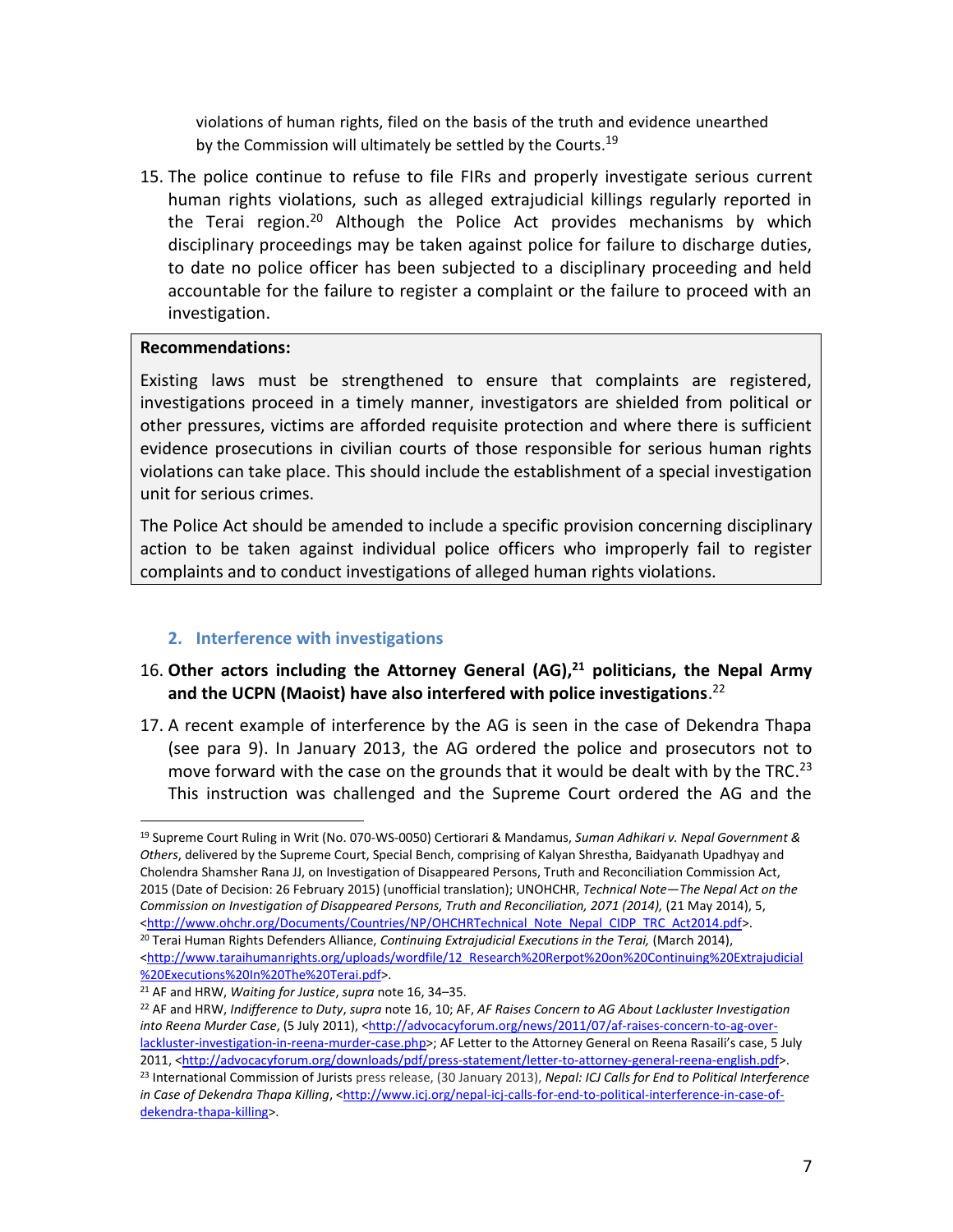Prime Minister not to interfere with the investigation again. Some of the prosecution's key eyewitnesses recanted their earlier testimony, amid strong suspicion that they were threatened, or at least induced, by the UCPN-M. $^{24}$  This resulted in less evidence being put before the court resulting in grossly light sentences for the perpetrators.<sup>25</sup>

18. Powers to withdraw charges have been repeatedly (mis)used in hundreds of cases against persons accused of serious crimes amounting to violations of international humanitarian and/or human rights law committed during the conflict and since.<sup>26</sup> In late 2013 – early 2014, two UCPN-M members were released after their party demanded that the case for the murder of 16-year-old Krishna Prasad Adhikari be withdrawn, maintaining that the prosecution of conflict-era crimes threatens the peace process and must be left to the transitional justice mechanisms.<sup>27</sup> As a result, the parents of the victim went on hunger strike for many months, resulting in the death of the father in September 2014. This shows the desperation of the demand for justice felt by the victims.<sup>28</sup>

**Recommendation:** The government should take effective measures to prevent interference with police investigations by political, army or other actors, including by removing legislation allowing withdrawal of cases on political grounds, introducing severe penalties for interference and setting up a special investigation unit.

#### **3. Lack of independent oversight of police and army**

 $\overline{a}$ 

19. In Nepal's last review, Australia recommend that it "[i]ntroduce an independent complaints mechanism on the conduct of security forces and establish a Nepal Police Service Commission", recommendations echoed by Denmark, $29$  and the United Kingdom.<sup>30</sup> The government did not accept the recommendation on the security

<sup>&</sup>lt;sup>24</sup> Nepali Times, *Justice Under Threat*, (August 2014), <**http://nepalitimes.com/article/nation /justice-for-dekendra-**<br>thapa,1619>.

<sup>&</sup>lt;sup>25</sup> Five individuals were sentenced to only one and a half to two years for the murder. *See* Nepali Times, *Dekendra's Murderers Sentenced*, *supra* note 15*.*

<sup>26</sup> AF, *Evading Accountability by Hook or by Crook: The Issue of Amnesties in Post-Conflict Nepal, supra note* 9; AF and HRW, *Adding Insult to Injury: Continued Impunity for Wartime Abuses, supra* note 13, 2–3; *see* Manish Gautam, *Govt Tightens Screws on Criminal Case Withdrawal*, Kathmandu Post (2 January 2015), <http://www.ekantipur.com/the-<br>kathmandu-post/2015/01/01/top-story/govt-tightens-screws-on-criminal-case-withdrawal/271493.html>.

<sup>&</sup>lt;sup>27</sup> Accountability Watch Committee, Responsibility of Government, Political Parties, Civil Society and International *Community on the Case of Krishna Prasad Adhikary,* (2 January 2014),

<sup>&</sup>lt;http://www.awcnepal.org/images/AWC's%20concern%20on%20Krishna%20Pd.%20Adhikari's%20Case%20ENG.pdf> AF, *Krishna* Adhikari, http://advocacyforum.org/emblematic-cases/2013/09/krishna-adhikari.php>.

<sup>&</sup>lt;sup>28</sup> See UN OHCHR press release, *OHCHR saddened by death of Nanda Prasad Adhikari*, (23 September 2014), <http://un.org.np/headlines/ohchr-saddened-death-nanda-prasad-adhikari>.

<sup>&</sup>lt;sup>29</sup> Denmark recommended that it "[e]stablish a Police Service Commission responsible for appointments, promotions and transfers" and "…introduce an independent complaint mechanism on the conduct of the security forces", UN Human Rights Council, 17th Session, *Report of the Working Group on the Universal Periodic Review*, *supra* note 4. <sup>30</sup> The UK recommended that it "Strengthen the rule of law by establishing an independent complaints commission capable of investigating and prosecuting complaints against the security forces and a police service commission responsible for police recruitment, transfers and promotion", *ibid*.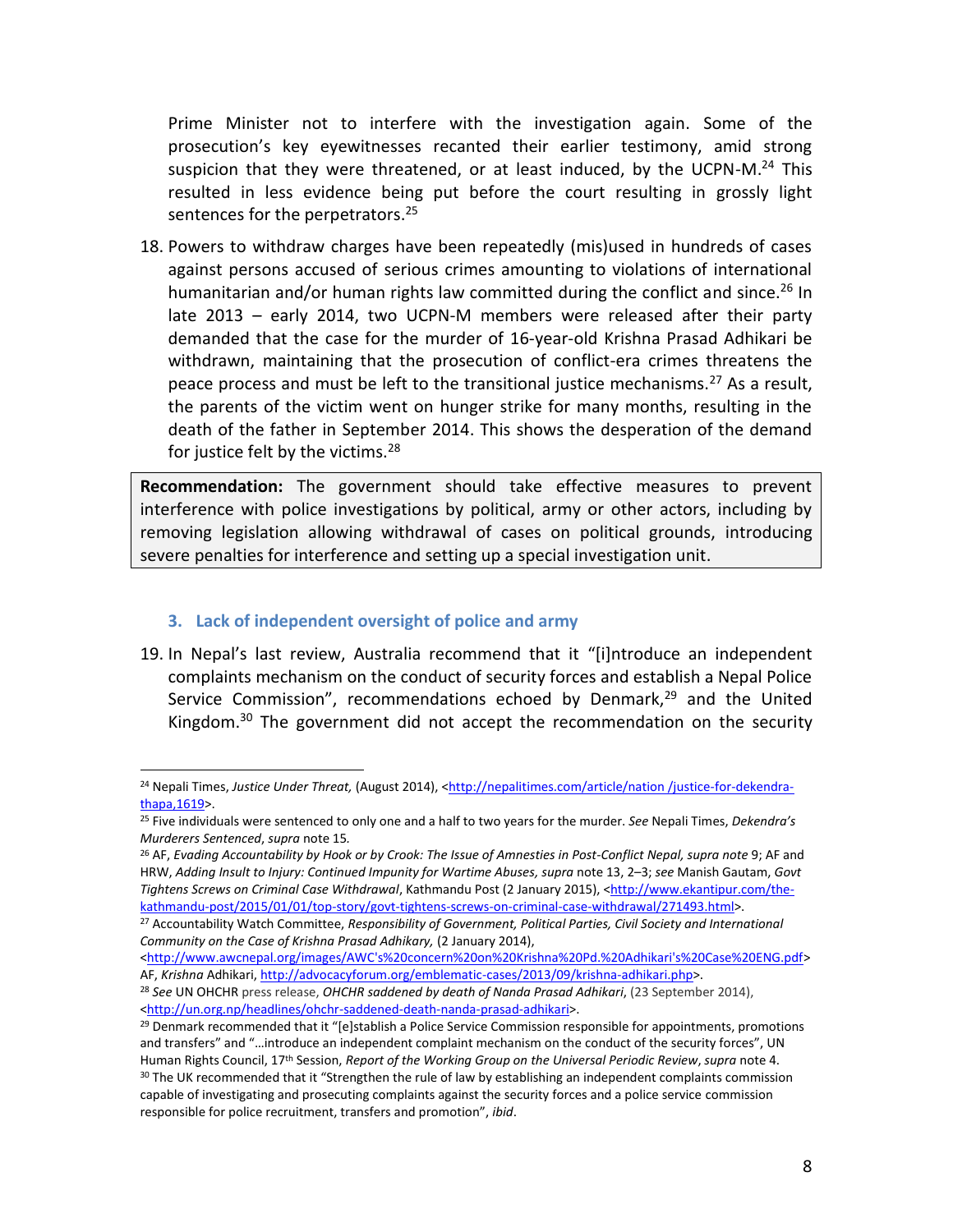forces, but said that it was "examining the possibility of establishing a Nepal Police Service Commission".<sup>31</sup>

- 20. **Apart from relevant Parliamentary Committees, there are currently no independent mechanisms in place overseeing the police and army and which can investigate human rights violations allegedly committed by them.** This means that when police or military commit abuses or fail to pursue investigations, the victims' only recourse is to turn to the National Human Rights Commission (**NHRC**) or – where there is a failure to register an FIR – to the courts to obtain an order that an investigation proceed (see previous section). $32$
- 21. The police and military have human rights units that perform internal investigations. However, these units lack independence, are at risk of improper influence and have repeatedly put the lives and physical integrity of complainants at risk by not protecting their identity.<sup>33</sup> Victims view these mechanisms as window dressing and feel hesitant to complain to such units as their impartiality is suspect and they fear reprisal.
- 22. In the very few instances in which any sanctions have been imposed, for example by military courts, individuals have been held responsible for minor disciplinary offences rather than the true crime committed, and sentenced to minor punishments such as very short periods of imprisonment or no promotion for a specified period when in reality crimes including torture and extrajudicial execution have been committed.<sup>34</sup> These punishments are then later used to shield accused facing criminal investigations arguing that they have already faced a court martial.<sup>35</sup>
- 23. In some cases, the government has formed special commissions to investigate alleged human rights violations by the police and army. However similar issues around independence and impartiality have plagued these and they have not resulted in meaningful investigations and convictions. <sup>36</sup> At best, they have been ineffective. At worst, these commissions have further entrenched the culture of impunity rather than promoted accountability.<sup>37</sup>

**Recommendation:** Introduce an independent complaints mechanism on the conduct of security forces, establish a Nepal Police Service Commission and undertake a wider reform of the police and army.

<http://advocacyforum.org/downloads/pdf/publications/maina-english.pdf> and ICJ, *Authority without Accountability, supra* note 9, 79–86.

<sup>31</sup> *See* the government's response to recommendation 108.15–108.16 of the report in: *Views on conclusions and/or recommendations, voluntary commitments and replies presented by the State under review*, A/HRC/17/5/Add.1, (1 June 2011).

<sup>32</sup> Note there is also a *Commission for the Investigation of the Abuse of Authority* (CIAA), established under the Interim Constitution 2063 (2007) (Article 120), which mainly handles cases of corruption.

<sup>33</sup> AF, *Nepal: Is the Government Unable or Unwilling to Prevent and Investigate Torture?*, (June 2013), 89–90, <http://advocacyforum.org/downloads/pdf/publications/torture/26-June-2013-english-version.pdf>.

<sup>&</sup>lt;sup>34</sup> For example, in the case of the torture and murder of Maina Sunuwar, three soldiers were only charged with minor offences and sentenced to six months' imprisonment, temporary suspensions of promotions and a paltry monetary fine. *See* AF, *Separating Fact from Fiction. Maina Sunuwar*, (February 2010), 16–17,

<sup>35</sup> *See* AF, *Separating Fact from Fiction, supra* note 34.

<sup>&</sup>lt;sup>36</sup> ICJ, *Authority without Accountability, supra* note 9, 14.<br><sup>37</sup> *Ibid.*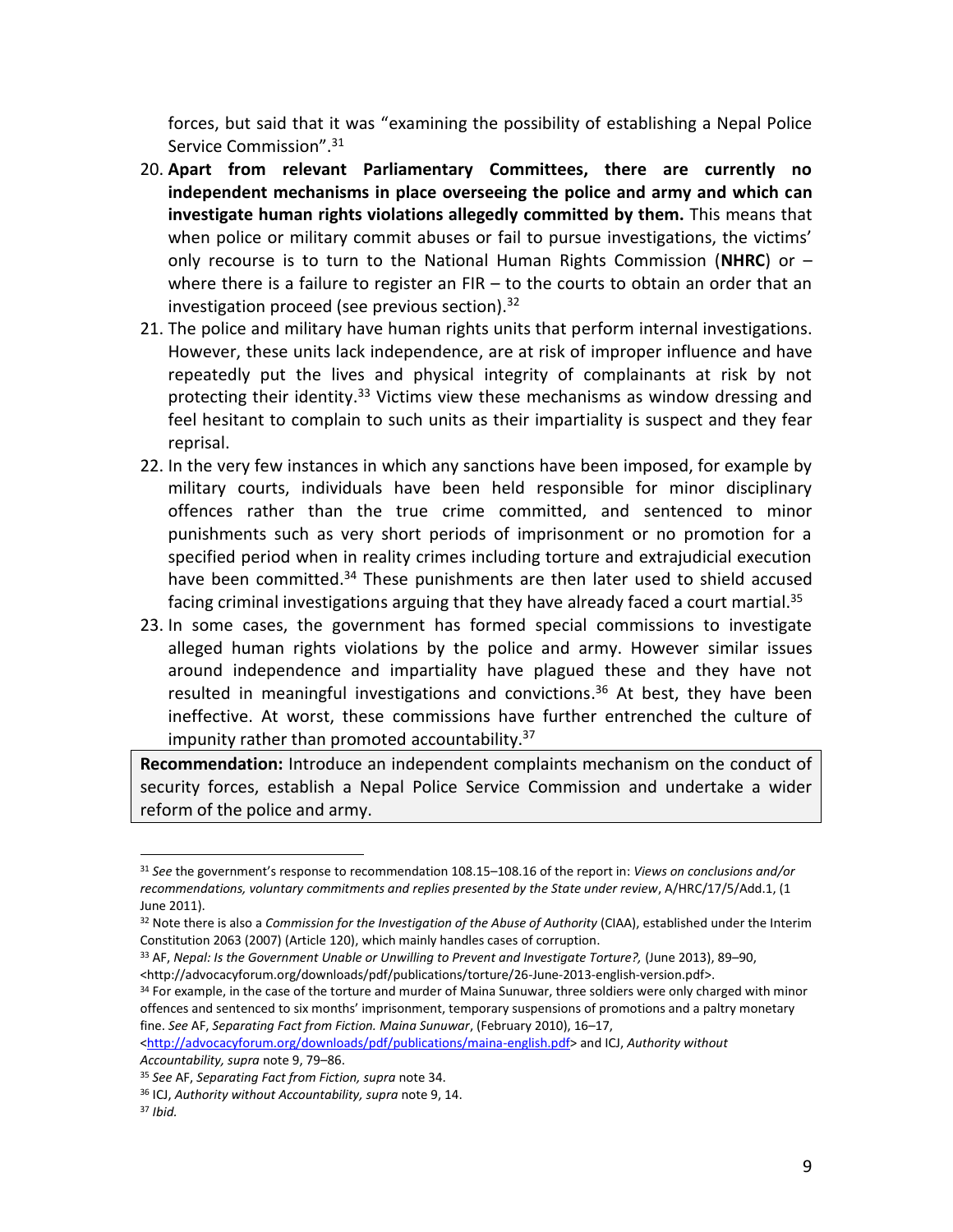#### **4. Inadequate legal framework**

- 24. Even if investigations did proceed, **current Nepali legislation does not allow for prosecutions of many of the serious crimes committed during the conflict and since, including torture, enforced disappearance, war crimes, and crimes against humanity, as these are not criminalised in domestic law.**
- 25. Previous governments have introduced Bills to criminalise torture and enforced disappearance, however these have never been adopted into law. Although the introduction of the Bills was a positive step, the Bills themselves were in a number of respects not in line with international law and international standards.<sup>38</sup>
- 26. Very recently the government has tabled a new Bill criminalising torture in Parliament, however the Bill continues to suffer from issues in the previous bills, including a restrictive definition of torture and low period of maximum punishment.39
- 27. In addition, Nepal's legal system includes several laws under which public officials enjoy immunity for acts that otherwise amount to human rights violations.<sup>40</sup> The government denied the existence of such laws during the 2011 UPR and refused to accept recommendations to amend laws.

#### **Recommendations:**

 $\overline{a}$ 

Promptly criminalise international crimes including torture, enforced disappearance, war crimes, crimes against humanity and genocide, following a transparent consultation process. Ensure that the criminalisation of these crimes has retroactive effect to the moment when Nepal ratified the relevant conventions and/or the crimes became applicable in Nepal by virtue of international custom, and that prosecution is not subject to a limitation period.

Ratify the Rome Statute of the International Criminal Court and the Convention on Enforced Disappearances.

Amend all laws providing immunity in respect of grave human rights violations.

<sup>38</sup> *See*, eg. AF and REDRESS, *Comment on Nepali Draft Criminal Code, Draft Criminal Procedure Code and Draft Sentencing Bill: Provisions relevant to a Fair Trial, Enforced Disappearance and Sexual Violence*, (April 2011), <http://www.redress.org/downloads/publications/AFRedress\_Report\_on\_Draft\_Legislation.pdf>; AF and REDRESS, *Letter to the Prime Minister on Proposed Torture Bill*, (17 April 2012),

<sup>&</sup>lt;http://www.redress.org/downloads/publications/Letter%20to%20Prime%20Minister.pdf>.

<sup>&</sup>lt;sup>39</sup> Ram Kumar Kamat, *Bill needs to broaden definition of torture, say rights activists*, Himalayan Times, 14 March 2015, <http://thehimalayantimes.com/fullNews.php?headline=Bill+needs+to+broaden+definition++of+torture%26sbquo%3 B+say+rights+activists&NewsID=447813>.

<sup>40</sup> *See* Advocacy Forum and REDRESS, 'Held to Account: Making the Law Work to Fight Impunity in Nepal', (December 2011), 76, <http://www.advocacyforum.org/downloads/pdf/publications/impunity/held-to-account-nov-30-2011-english-version.pdf>; *see also* International Commission of Jurists, 'Authority without Accountability: The struggle for justice in Nepal', (October 2013), 14, <http://icj.wpengine.netdna-cdn.com/wpcontent/uploads/2013/10/ICJ-AUTHORITY-WITHOUT-ACCOUNTABILITY-final-1.pdf>.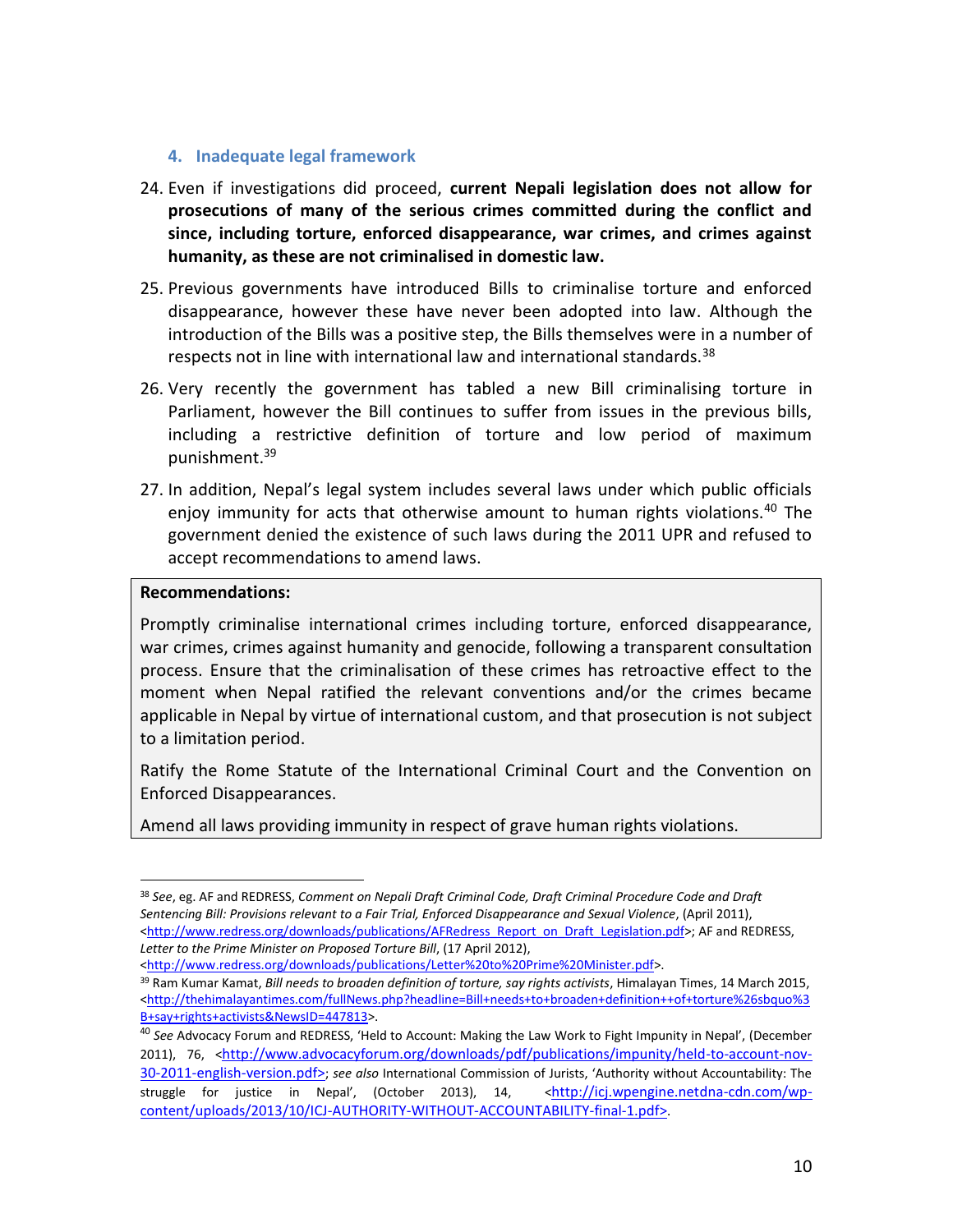# **5. Failure to implement views of the UN Human Rights Committee in individual cases**

28. Symptomatic of the impunity prevailing in the country, **Nepal has consistently failed to implement the views of the Human Rights Committee in any of the individual communications concluded against it under the Optional Protocol to the International Covenant on Civil and Political Rights (ICCPR), and to comply with its obligation to provide a remedy to those the Committee has recognised as victims of violations**. To date the Committee has adopted Views in nine complaints concerning Nepal: *Sharma v Nepal*, *Sobhraj v Nepal*, *Giri v Nepal*, *Maharjan v Nepal*, *Sedhai v Nepal, Chaulagain v Nepal, Bhandari v Nepal, Basnet v Nepal* and *Tripathi v Nepal*. Advocacy Forum, with the support of REDRESS, represents the victims in four of these cases. In none of these cases have the Committee's views been implemented – the only action that has been taken is the provision of small monetary payments to two victims of torture as well as a one-off payment additional to the 'interim relief' payment provided in a disappearance case, in line with the State Party's general policy towards victims of human rights violations.<sup>41</sup> This is in breach of Nepal's obligations under the Optional Protocol and the ICCPR, and reinforces impunity by rendering remedies at the international level ineffective.

**Recommendation:** Fully implement the views of the Human Rights Committee in individual communications concluded against Nepal under the Optional Protocol to the ICCPR without further delay.

# **B. FLAWED TRANSITIONAL JUSTICE PROCESSES**

- 29. In its last review, Nepal accepted a number of recommendations concerning the establishment of transitional justice processes, including to ensure that "there be no amnesty for grave violations of human rights" (Switzerland), that commissions have "independence from political interference" (Denmark) and that they are "fully in accordance with international standards" (Netherlands).
- 30. At the time of writing, two transitional justice mechanisms a Truth and Reconciliation Commission (**TRC**) and an Enforced Disappearances Commission (**CoID**) have been appointed. However, the Supreme Court in February 2015 ruled the legislation constituting the Commissions unconstitutional, and a number of victims' groups and non-government organisations have stated that they will not

<sup>41</sup> See AF & REDRESS (2014), *Nepal's Failure to Implement Views in Individual Cases*, report to the UN Human Rights Committee (Annex to Shadow report), February 2014,

<sup>&</sup>lt;http://www.redress.org/downloads/publications/AF%20REDRESS%20APT%20Nepal%20submission%20for%20websi te.pdf>.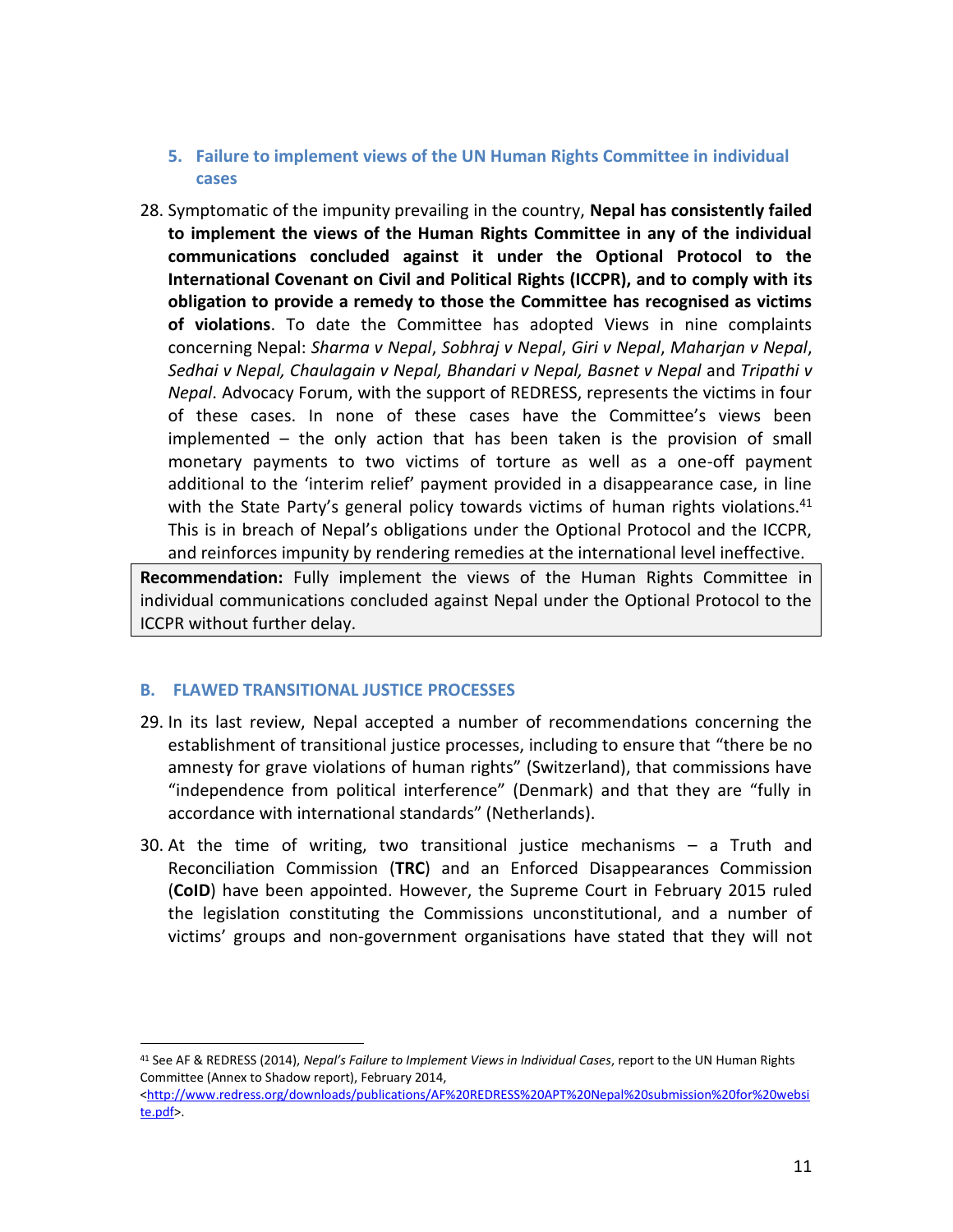engage in the processes until amendments ordered by the Supreme Court have been enacted.<sup>42</sup>

- **1. The Act on the Commission on Investigation of Disappeared Persons, Truth and Reconciliation ("TRC Act")**
- 31. Nearly eight years after the commitment to do so in the CPA, **the Parliament passed the TRC Act on 25 April 2014, establishing the TRC and the CoID (hereinafter referred to collectively as the "Commissions"). The Act was passed without proper consultation with victims and non-government organisations. Political parties also did not allow any of their MPs to register amendments. Several of the TRC Act's provisions contravene international human rights law and Supreme Court jurisprudence**. <sup>43</sup> Key issues of concern included:
	- provisions giving the Commissions discretionary power to recommend amnesty for gross violations of international human rights law and serious violations of international humanitarian law.44
	- x excessive powers to "facilitate reconciliation" between victims and their perpetrators, including in cases of serious human rights violations.<sup>45</sup> Where victims and perpetrators have "reconciled" the TRC Act provides that investigation and prosecution shall not proceed.<sup>46</sup> UN Treaty Bodies and experts expressed serious concerns about "mediation" between victims and perpetrators in relation to serious violations of human rights; any such mediation risks undermining states' obligation to prosecute.<sup>47</sup> Even where mediation may be appropriate for lesser crimes, it must be used with caution where there are power imbalances between the parties, and can only be carried out with the full consent of both parties.<sup>48</sup>
	- the Act provides that the Commissions shall recommend action be taken against individuals found to have been involved with gross human rights

l

<http://www.ohchr.org/Documents/Countries/NP/OHCHRTechnical\_Note\_Nepal\_CIDP\_TRC\_Act2014.pdf>; AF,

45 Section 22, Act on the Commission on Investigation of Disappeared Persons, Truth and Reconciliation.

<sup>42</sup> Accountability Watch Committee, *Protesting the Process for Establishing Transitional Justice Commissions,* (11 February 2015), < http://www.awcnepal.org/index.php/press-release/press-release-english/80-news-andevents/108-press-release-protesting-the-process-for-establishing-transitional-justice-commissions>.

<sup>43</sup> *See See* OHCHR, *Technical Note—The Nepal Act on the Commission on Investigation of Disappeared Persons, Truth and Reconciliation, 2071 (2014)*, (21 May 2014),

TRIAL, REDRESS, P*aying Lip Service to Justice—The Newly Adopted TRC Act Breaches International Law and Flouts the Decision of the Supreme Court of Nepal*, (June 2014), 8–26,

<sup>&</sup>lt;http://www.redress.org/downloads/publications/1407TRC\_Act\_UN\_Submission\_AF\_TRIAL\_REDRESS(June2014).pdf ?utm\_source=smartmail&utm\_medium=email&utm\_campaign>.

<sup>44</sup> Sections 26 and 25(2), TRC Act. Note that rape is excluded from the operation of the amnesty provision.

<sup>46</sup> Section 25(2), Act on the Commission on Investigation of Disappeared Persons, Truth and Reconciliation.

<sup>&</sup>lt;sup>47</sup> Special Rapporteur on the Promotion of Truth, Justice, Reparations and Guarantees of non-recurrence, Pablo de Greiff, Report to the Human Rights Council, UN doc. A/HRC/24/42, 28 August 2013, para. 48.<br><sup>48</sup> See Basic Principles on the Use of Restorative Justice Programmes in Criminal Matters, ECOSOC Resolution 2002/12,

<sup>(&</sup>quot;[t]he victim and the offender should be able to withdraw such consent at any time during the process . . . .

<sup>[</sup>a]greements should be arrived at voluntarily . . . . [and] . . . . [n]either the victim nor the offender should be coerced, or induced by unfair means, to participate in restorative processes or to accept restorative outcomes").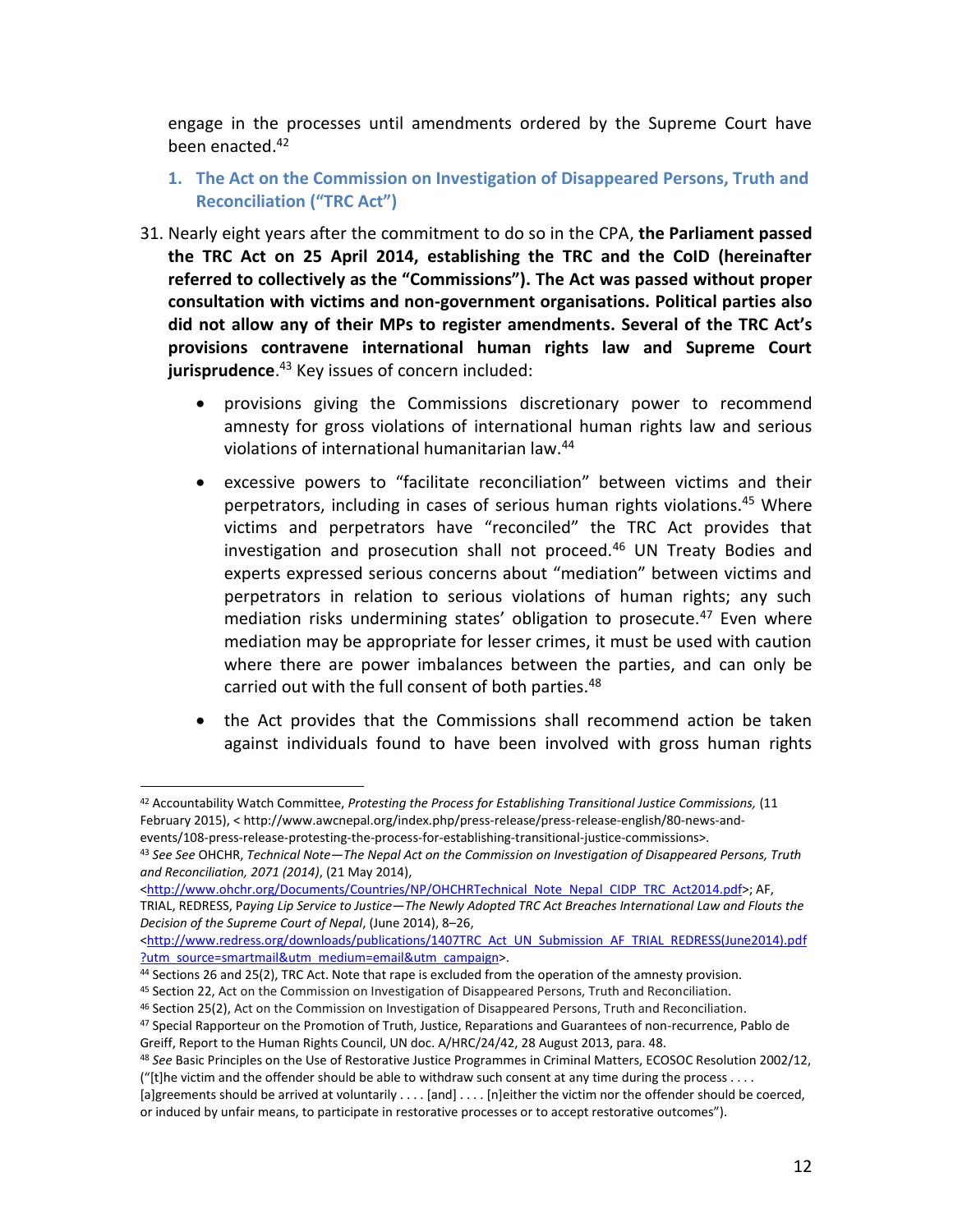violations (except where they are granted amnesty or have "reconciled" with the victim). However, this recommendation must be made to the Ministry of Peace and Reconstruction, which must approve any prosecution before it is initiated.49

- cases pending before the courts can be transferred to the Commissions.<sup>50</sup>
- the Act does not recognise victims' right to reparation, and provisions on reparation do not provide for all the forms of reparation required in line with international standards. <sup>51</sup>
- a failure to ensure the requisite independence and transparency in the commissioner selection process. The TRC Act does not contain any provisions ensuring transparency or consultations in the selection process.<sup>52</sup>
- 32. The Act was challenged in the Nepal Supreme Court, and the Court ruled in the applicants' favour on 26 February 2015.<sup>53</sup> In its judgment, a three-judge panel **struck down section 26(2) of the Act, finding that the amnesty provision was in violation of international law, established principles of justice, the Nepalese constitution and the prior jurisprudence of the Supreme Court.** The Court ruled that the Commission may not be conferred with uncontrolled powers to grant amnesty in all types of crimes, depriving victims of serious crimes of the right to obtain justice from an independent and competent authority. For less serious crimes, where it may be possible to grant amnesty, the Court ruled that the consent of the victim is mandatory for amnesty to be granted.<sup>54</sup>
- 33. The Court also clarified that:

- (i) reconciliation under section 22(1) can only be granted with the consent of the victim, and the Commissions would need to have this as a primary consideration in allowing for any such "reconciliation";
- (ii) conflict-era cases pending before the Courts cannot be dealt with by the Commission, as they fall under the Court's jurisdiction (concerning Section 13);
- (iii) the Attorney General does not require the permission of the Ministry of Peace and Reconstruction under Section 29 to begin a prosecution.
- 34. It now remains incumbent on the government to implement the changes mandated by the Supreme Court and on the Commissions to interpret their mandate in line with the Supreme Court's judgment.

<sup>49</sup> Section 29. *See* further AF, TRIAL, REDRESS, *supra* note 43, paras. 36–47.

<sup>50</sup> *See* section 13, Act on the Commission on Investigation of Disappeared Persons, Truth and Reconciliation.

<sup>51</sup> *See* sections 2(e) and 23, Act on the Commission on Investigation of Disappeared Persons, Truth and Reconciliation.

<sup>52</sup> *See* sections 3 thru 12, Act on the Commission on Investigation of Disappeared Persons, Truth and Reconciliation.<br>53 *Suman Adhikari v. Nepal Government & Others, supra* note 19.

<sup>54</sup> ICJ, *Nepal: Government must implement landmark Supreme Court decision against impunity,* (27 February 2015), <http://www.icj.org/nepal-government-must-implement-landmark-supreme-court-decision-against-impunity/> and OHCHR, *Nepal: Zeid hails Supreme Court rejection of amnesties for serious human rights violations*, (5 March 2015), <http://www.ohchr.org/EN/NewsEvents/Pages/DisplayNews.aspx?NewsID=15649&LangID=E>.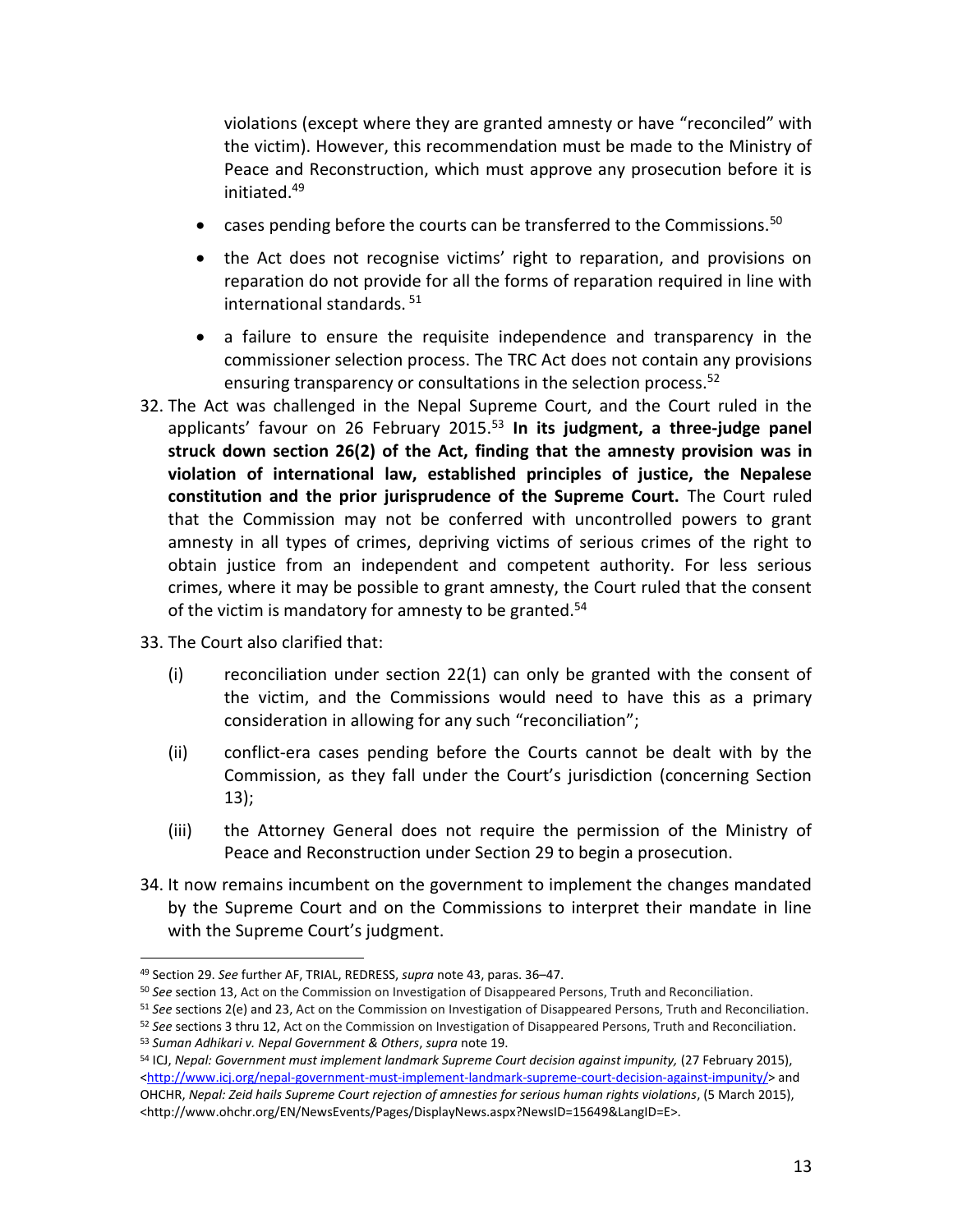35. The Commissions were appointed in February 2015, while the decision of the Supreme Court on the Act's constitutionality was pending. As a result, many potentially qualified candidates had boycotted the process.

**Recommendations:** Ensure the TRC Act is amended to bring it in line with international standards and the decisions of the Supreme Court before the Commissions begin any work.

Review the composition of the Commissions following the amendment of the TRC Act to ensure the most qualified candidates are appointed.

# **2. Absence of reparation for victims of human rights violations**

- 36. The state's wider failure to deal with past violations has resulted in ongoing violations of the right to an effective remedy, including reparation for victims.
- 37. **Nepal has yet to introduce a comprehensive reparations program for victims of violations committed by both sides during the conflict, and has instead relied on the provision of small monetary payments to victims of some serious human rights violations including enforced disappearance and extrajudicial execution, termed 'interim relief**'.<sup>55</sup> The "Interim Relief Program", established in 2008, is not a reparations program: it was formulated as a humanitarian relief program that uniformly distributed financial benefits to certain categories of conflict victims, excluding others such as victims of torture and rape.<sup>56</sup> It is reported that of the 79,571 internally displaced persons (IDPs), only about 25,000 had received relief funds from the government and returned to their homes by October 2013. A total of 14,201 families who lost family members have received relief, while families of 1,528 missing people have been granted government aid amounting to 300,000 rupees (about 3,000 dollars) each.<sup>57</sup>
- 38. This process is inadequate to redress the harms suffered by victims, and has further been marred by discrimination in design and implementation.<sup>58</sup>

**Recommendation:** Establish a comprehensive reparations program, based on a meaningful consultation process designed to understand victims' views and the different ways in which individuals are affected, ensuring wide participation taking into account the effects of gender, caste, ethnicity, and socioeconomic status.

<sup>55</sup> *See* International Center for Transitional Justice, *Reparative Justice—To Walk Freely with a Wide Heart*, (September 2014), 9, <http://www.ictj.org/sites/default/files/ICTJ-Report-Nepal-Reparations-2014.pdf> (citing IRP Policy Document, (25 April 2008)).

<sup>56</sup> *See ibid.*, 9–10. ("'victims' was defined to cover individuals and their family members affected by killing, abduction, enforced disappearance, displacement, or destruction of property").

<sup>57</sup> *See ibid.,* 28. *See also* Renu Kshetry, *Can Nepal's TRC Finally Bring Closure to its War Survivors?*, Inter Press Service, (24 February 2015), <http://www.ipsnews.net/2015/02/can-nepals-trc-finally-bring-closure-to-its-war-survivors>.

<sup>58</sup> See further AF, *Discrimination and Irregularities. The Painful Tale of Interim Relief in Nepal*, 2010, <http://advocacyforum.org/downloads/pdf/publications/Discriminations\_and\_Irregularities\_A\_painful\_tale\_of\_Interi m\_Relief\_in\_Nepal.pdf>.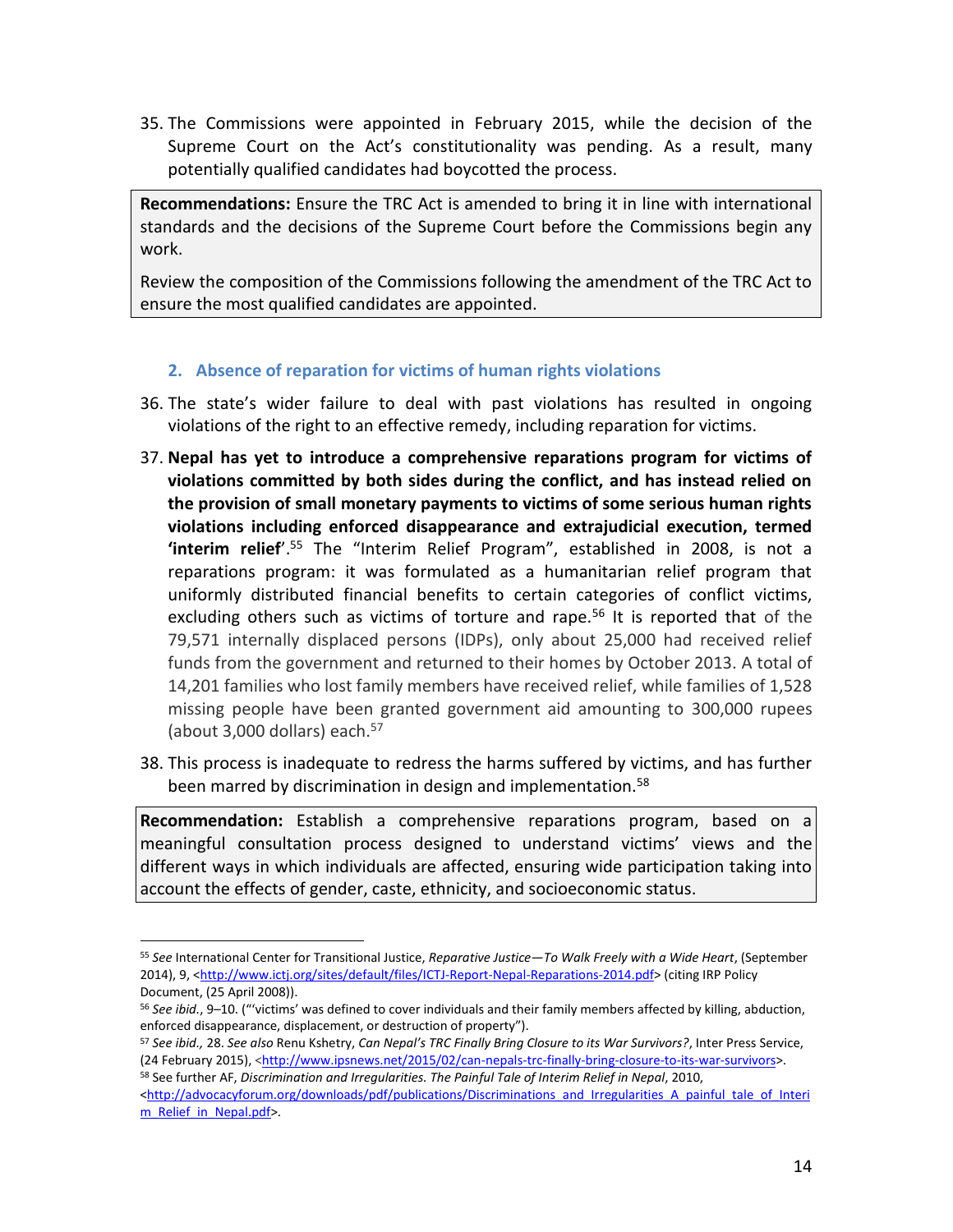#### **C. FAILURE TO EFFECTIVELY RESPOND TO SEXUAL VIOLENCE**

- 39. In its last review, Nepal accepted a number of recommendations on responding to sexual violence, including to "[a]dopt effective measures to guarantee the protection of victims of gender violence, duly investigate allegations and ensure that those responsible be prosecuted and sanctioned" (Spain).<sup>59</sup>
- 40. **However, systematic failures of the police to investigate cases of sexual violence – committed during the conflict and since – have been well documented** by OHCHR-Nepal, $60$  AF, HRW and the Women's Rehabilitation Centre. $61$  This results both from the general impunity affecting conflict-era crimes and other crimes committed by state actors, but also from discriminatory legal provisions including a 35-day limitation period in which to file complaints with the police, a failure to provide proper support to victims to enable them to safely report and document rape, and a lack of commitment to prosecutions, with police regularly referring complainants to "mediation", rather than registering criminal complaints.
- 41. **The legislation criminalizing rape is ineffective**. The current definition of rape in Nepali law is too narrow: limited to penile-vaginal penetration only.<sup>62</sup> In addition, the law refers to forced sexual intercourse (*jabarjasti*) instead of rape (*balatkar*).63 The use of this type of language creates an understanding that there must be evidence of force and signs of a struggle to prove non-consent.
- 42. **In addition, the law continues to impose a 35-day statute of limitation on reporting cases of rape, despite a 2008 Supreme Court ruling ordering the government to amend the law**. <sup>64</sup> Police continuously refuse to allow victims to file FIRs if more than 35 days passed since the rape occurred.<sup>65</sup> This bars every victim of rape during the conflict from filing complaints, thereby granting de facto amnesty to the perpetrators.<sup>66</sup> It also provides an enormous barrier to victims of rape committed since the conflict. It may take an extended period of time for a victim of rape to gain

l

<http://www.hrw.org/news/2014/09/23/nepal-conflict-era-rapes-go-unpunished>.

<sup>59</sup> *See* also recommendations from Thailand, Brazil and Japan, UN Human Rights Council, 17th Session, *Report of the Working Group on the Universal Periodic Review*, *supra* note 4.

<sup>60</sup> General Assembly, *Report of the United Nations High Commissioner for Human Rights on the Human Rights Situation and the Activities of Her Office, Including Technical Cooperation, in Nepal,* (16 February 2011), A/HRC/16/23, paras. 41-46, <http://www2.ohchr.org/english/bodies/hrcouncil/docs/16session/A.HRC.16.23\_en.pdf>. <sup>61</sup> *See* HRW Nepal*: Conflict-Era Rapes Go Unpunished*, (23 September 2014),

<sup>&</sup>lt;http://www.hrw.org/news/2014/09/23/nepal-conflict-era-rapes-go-unpunished>.

<sup>62</sup> Nepalese General Code, Act Number 67 of the year 2019 [1963]: *Muluki Ain*, Chapter 14. <sup>63</sup> *Ibid*.

<sup>64</sup> AF, *Torture of Women. Nepal's Duplicity Continues,* (June 2012), 32–3,

<sup>&</sup>lt;http://advocacyforum.org/\_downloads/torture-of-women-report-june-26-2012-english.pdf>. A new Penal Code has recently been tabled in Parliament providing for a six month statute of limitation. If this becomes law, it would still grant de facto amnesty to perpetrators of rape during the conflict. This renders the exclusion of rape from the amnesty provision in the TRC Act meaningless.

<sup>65</sup> *See* HRW *Nepal: Conflict-Era Rapes Go Unpunished*, (23 September 2014),

<sup>66</sup> *See* Nepali Times, *Statute of Denial*, (26 September 2014), <http://nepalitimes.com/regular-columns/Interesting-Times/nepal-archaic-law-puts-deadlineon-reporting-sexual-crimes,368>.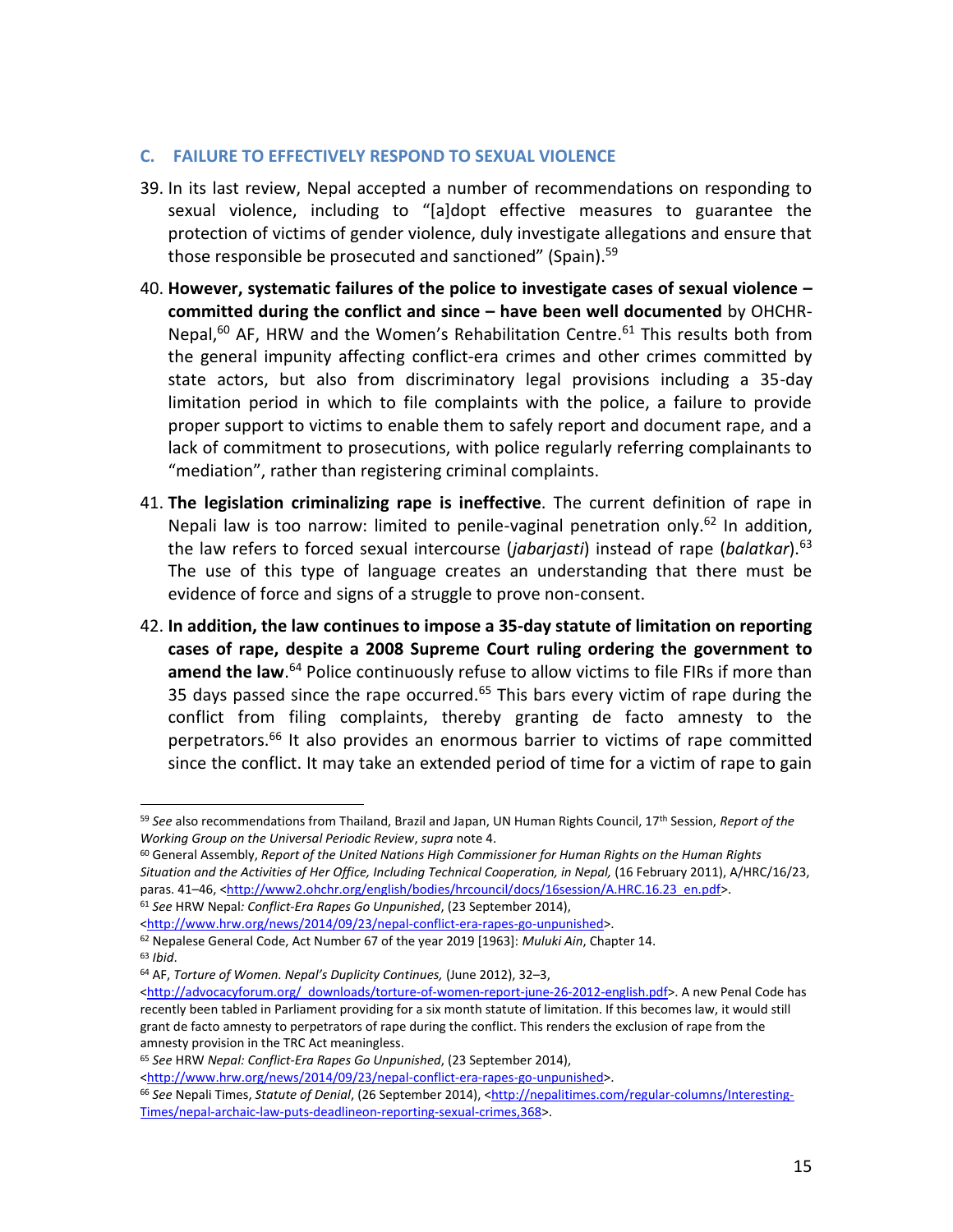a strong enough sense of safety and trust, or agency and empowerment, to be able to talk about the experience.

- 43. Even in more recent cases where complaints have been filed within this short time limit, **there is a widespread failure of police to register FIRs, investigate and prosecute rape cases, and a trend of police diverting such cases to "settlement" through informal justice mechanisms**. <sup>67</sup> Lack of confidentiality and poor police interviewing practices compound the problems.
- 44. Notwithstanding the above, some cases of rape involving private individuals in urban areas and/or where there has been public outcry have been prosecuted.<sup>68</sup> Some measures have also been put in place to try rape cases *in camera*.

**Recommendations:** Amend the crime of rape to bring its definition in line with international standards.

Remove the 35-day limitation period for filing complaints of rape; if any new limitation period is introduced ensure that it is of long duration and can be extended at the Court's discretion.

Improve training of police, prosecutors and judges on appropriately responding to allegations of sexual violence, improve medical reports, and ensure confidentiality for victims.

# **D. THE PRACTICE OF TORTURE IS ONGOING AND SYSTEMATIC**

- 45. In its last review, Nepal accepted a recommendation to "undertake legal and administrative efforts to end torture and related impunity" (Germany).
- 46. **In late 2011, the Committee Against Torture (CAT) concluded that torture is systematically practiced in Nepal.69 Four years later and despite repeated promises, Nepal's government has failed to pass any meaningful legislation addressing this flagrant human rights violation.** This reinforces Nepal's culture of impunity, leaves victims of past torture without recourse, and puts the lives and physical integrity of future victims at risk.

<sup>67</sup> General Assembly, *Report of the United Nations High Commissioner for Human Rights on the Human Rights Situation and the Activities of Her Office, Including Technical Cooperation, in Nepal, supra* note 60, para. 46; HRW Nepal, *Conflict-Era Rapes Go Unpunished, supra* note 61; Advocacy Forum and ICTJ, *Across the Lines*, (December 2010), 82, <https://www.ictj.org/sites/default/files/ICTJ-Nepal-Across-Lines-2010-English.pdf>. <sup>68</sup> *See* My Republica, *Court Seeks Compensation for Rape Victim*, (13 February 2015),

<http://www.myrepublica.com/portal/index.php?action=news\_details&news\_id=92137>.

 $\overline{a}$ 

<sup>69</sup> Committee Against Torture, *Report on Nepal adopted by the Committee against Torture under article 20 of the Convention Against Torture and other Cruel, Inhuman or Degrading Treatment or Punishment and comments and observations by the State party*, (May 2011), paras. 97 and 108,

<sup>&</sup>lt;http://www2.ohchr.org/english/bodies/cat/docs/Art20/NepalAnnexXIII.pdf> (In order to make such a finding, the Committee Against Torture must be convinced that torture is "habitual, widespread and deliberate in at least a considerable part of the territory of the country").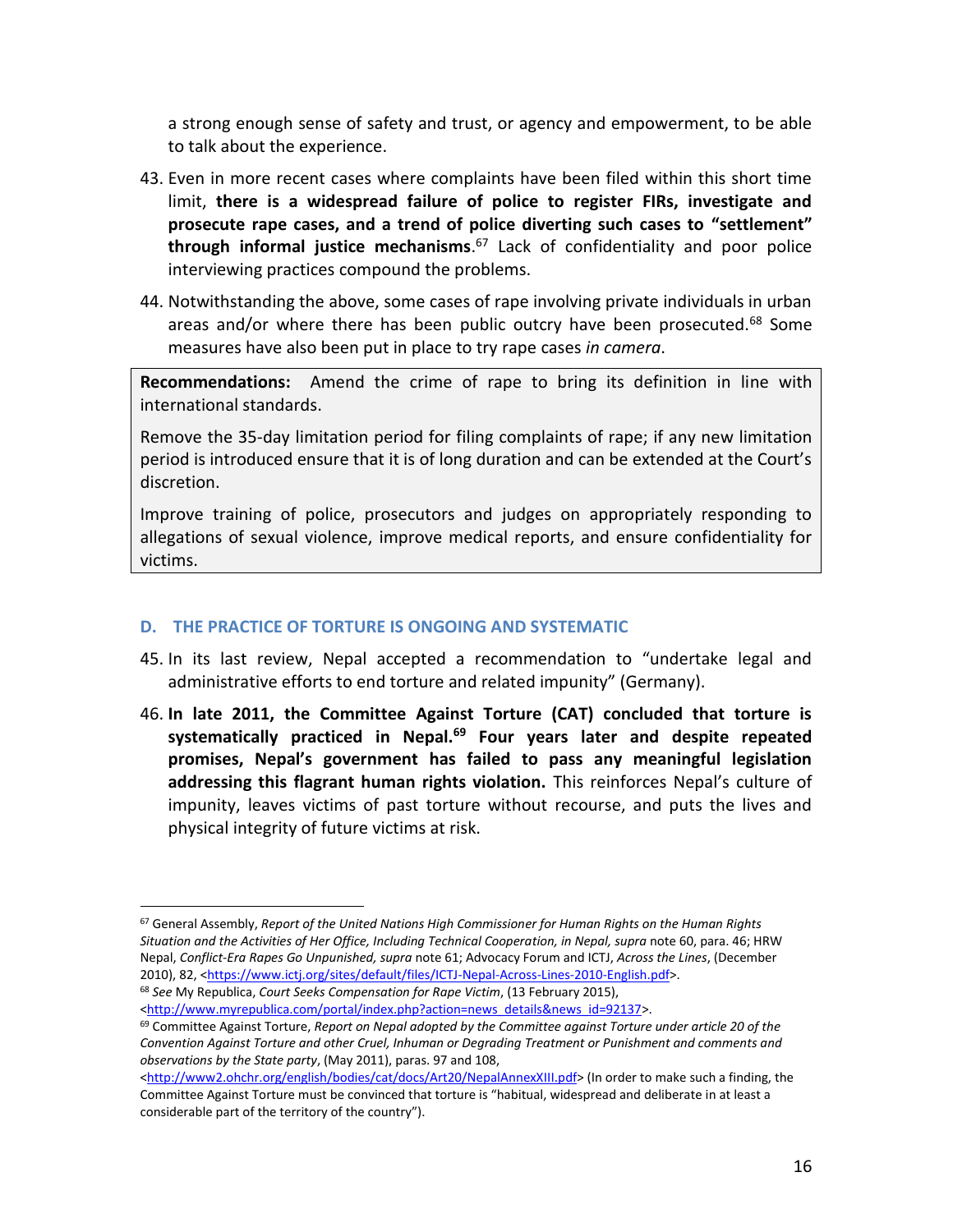- 47. **People held in police custody are especially at risk of being tortured during interrogation.** In late 2012 to early 2013, Nepal's AG conducted a study on the treatment of detainees to determine whether national and international human rights law were being protected and whether the Supreme Court's holdings on the rights of prisoners and detainees were being followed. Across 20 places of detention in ten districts, the AG found that almost 15% of detainees "described receiving treatment that amounts to torture." Such treatment included "beating by hands and fists, by sticks on the soles of the feet and kicking while wearing police boots." $70$
- 48. Since 2001, AF has been conducting regular visits to detention centers in 20 districts of Nepal to interview detainees. AF found a significantly higher percentage of reported torture than the AG. In 2012, 22.3% of the 3,773 detainees interviewed by AF reported torture. Moreover, AF found that methods of torture not mentioned in the AG's report were being utilized, such as rods being inserted between the bound feet and hands of victims, leaving them hanging in the air for extended periods of time. Other cases involved the use of death threats and scare tactics, such as placing the barrel of a gun inside the victim's mouth or against the victim's head.<sup>71</sup> During 2013, 16.7% of the 3,662 detainees interviewed by AF lawyers reported torture and other forms of ill-treatment.<sup>72</sup> There are also continuing concerns about torture among disadvantaged communities in the Terai region.<sup>73</sup>

<sup>70</sup> Annual Report of the Office of Attorney General, Fiscal Year 2068.069, Vol. 10, Year 2, no. 4, Ganapati Upset Press, Kathmandu, <http://attorneygeneral.gov.np/Bulletin/Bulletin\_10.pdf>.

<sup>71</sup> *See* AF, *Torture Briefing. Prevention of Torture in Nepal*, (January-June 2011, July-December 2011, January-June 2012 and July-June 2012), <http://advocacyforum.org/publications/torture.php>; *See also* AF, *Occasional Brief*, (October 2013), sec. 8, <http://advocacyforum.org/downloads/pdf/publications/impunity/occ-brief-impunity-2013.pdf>.

<sup>72</sup> AF, *Promising Developments – Persistent Problems: Trends and Patterns in Torture in Nepal during 2013*, *supra* note 8.

<sup>73</sup> Terai Human Rights Defenders Alliance, *Torture in the Terai, supra* note 8.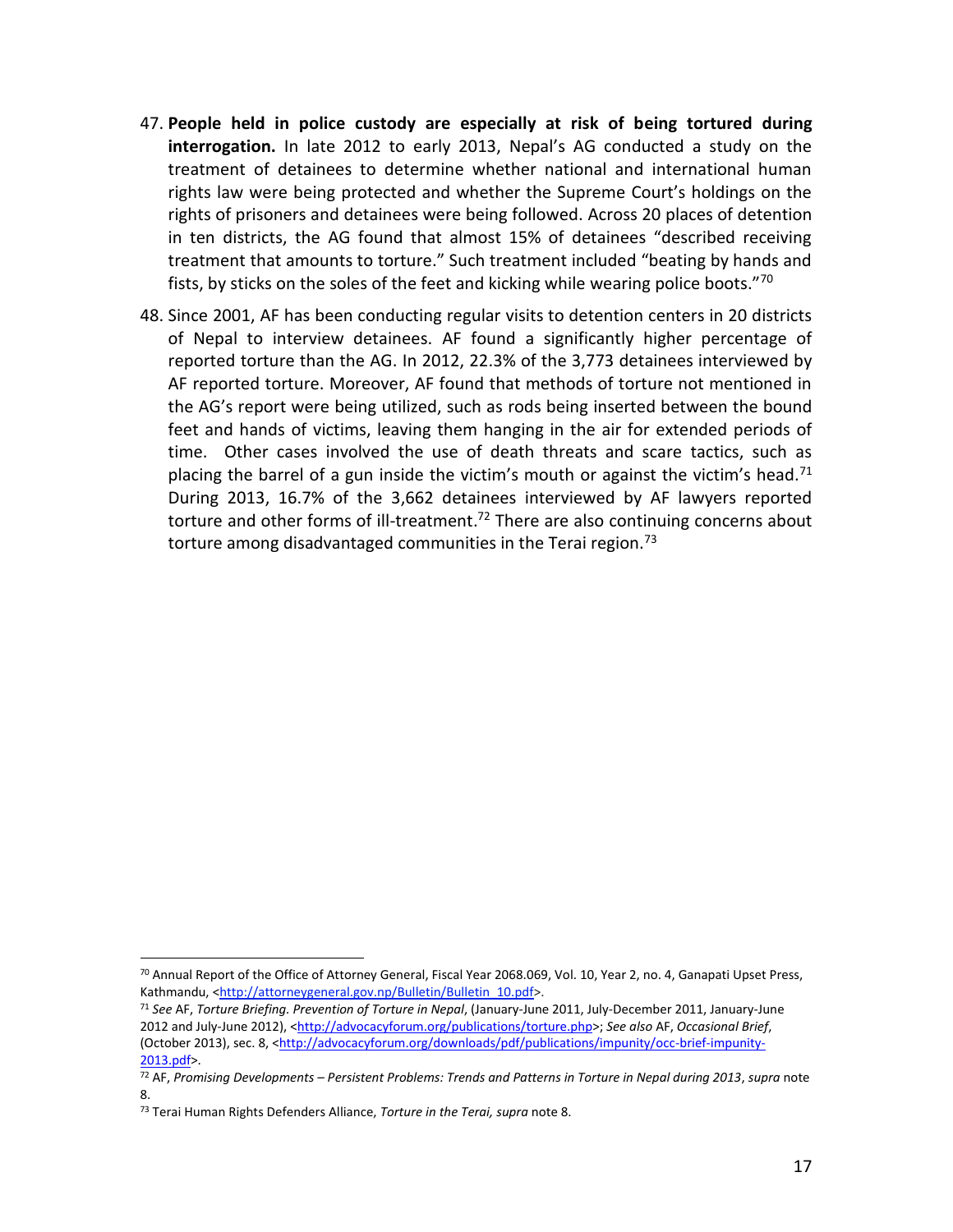49. **At particularly high risk of torture are juveniles, detainees in the Terai region,**  members of specific ethnic groups and refugees.<sup>74</sup> All of these vulnerable groups require heightened surveillance and protection.

#### **Recommendations:**

- End impunity for torture and other forms of ill-treatment by *inter alia* holding perpetrators accountable.

- Carry out effective investigations into allegations of ill-treatment.

- Criminalise torture and other forms of ill-treatment and provides for full redress in compliance with the Convention against Torture.

# **1. The Torture Compensation Act 1996 ("TCA") is inadequate**

- 50. **Other than Article 26 of the Interim Constitution, the only law addressing torture in Nepal is the TCA. The TCA does not criminalise torture, but instead provides victims with an opportunity to claim compensation and allows for judges to direct that the relevant department take disciplinary action against the perpetrator.75** Such measures fail to reflect the gravity of torture and violate Nepal's obligations under the human rights treaties to which it is a party.
- 51. In any event, **victims seeking compensation under the TCA encounter great difficulty.** The TCA imposes a 35-day limitation period for filing complaints, which begins to run from the day torture is inflicted or from the day of release from custody, whichever is later.<sup>76</sup> The TCA also places the burden of proof on the victims in circumstances where it is difficult, if not impossible, for victims to meet this burden in the absence of impartial and thorough investigations, and where medical evidence is compromised by police presence during medical examinations.<sup>77</sup> Even if victims are able to secure compensation under the TCA, the maximum amount to which they are entitled is NRs 100,000 (approx. USD 1,000) and payment can be delayed by years, hampering the victim's rehabilitation progress.<sup>78</sup> In addition, there is no minimum compensation amount set.

<sup>74</sup> AF, *Nepal: Is the Government Unable or Unwilling to Prevent and Investigate Torture*, and *Promising Developments – Persistent Problems. Trends and Patterns in Torture in Nepal during 2013*, *supra* note 8 and Terai Human Rights Defenders Alliance, *Torture in the Terai*, (February 2015),

<sup>&</sup>lt;http://www.taraihumanrights.org/uploads/wordfile/32\_Report%20on%20Torture%20in%20the%20Terai%20Februa ry%202015.pdf>.

<sup>75</sup> AF, *Promising Developments – Persistent Problems: Trends and Patterns in Torture in Nepal during 2013*, *supra* note 8.

<sup>76</sup> *See ibid.*, 28–29.

<sup>77</sup> AF, *Hope and Frustration: Assessing the Impact of Nepal's Torture Compensation Act-1996*, (26 June 2008), 31–32, <http://advocacyforum.org/downloads/pdf/publications/june26-report-english-2008.pdf> and AF, *Promising Developments – Persistent Problems: Trends and Patterns in Torture in Nepal during 2013*, *supra* note 8, 28.

<sup>78</sup> Terai Human Rights Defenders Alliance, *Torture in the Terai, supra* note 8, 2.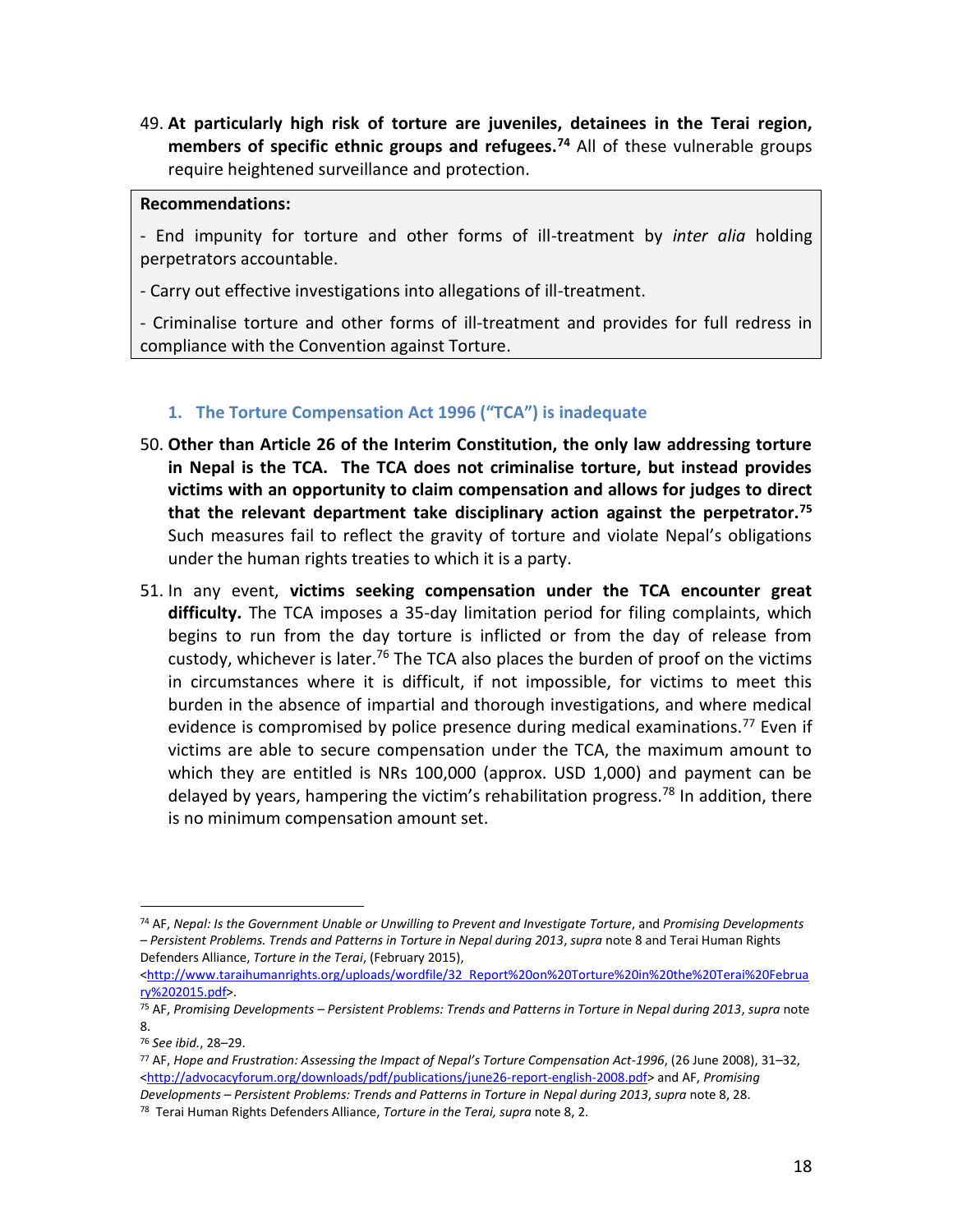- 52. Furthermore, a state prosecutor represents the alleged torture perpetrator while the victim has to use his or her own resources for legal representation. Such a system severely hampers the equality of arms.
	- **2. Absence of independent detention monitoring system**
- 53. **Intensifying the problem is Nepal's lack of an independent detention monitoring system.** The NHRC does not have a program in place for regular visits. Even in cases where the NHRC has received specific complaints, it rarely attends detention centers. Similarly, public prosecutors and judges also visit places of detention occasionally. However, without a monitoring mechanism, it is impossible to comment with precision on nationwide patterns of torture and the findings of the AG and AF above offer only a snapshot of what is likely to be nationwide problem.
- 54. Regrettably, Nepal did not accept recommendations from various states during the 2011 UPR to ratify the Optional Protocol to the Convention against Torture ("**OPCAT**") and establish a national mechanism to safeguard the rights of detainees and prevent torture.<sup>79</sup> In light of the findings of the CAT in 2011 (see para. 46), the AG, and AF outlined above, it is imperative that an effective national preventative mechanism is established.

#### **Recommendation:**

 $\overline{a}$ 

Accede to and implement OP-CAT and establish an independent and effective National Preventive Mechanism.

# **E. INEFFECTIVENESS OF THE NATIONAL HUMAN RIGHTS COMMISSION**

- 55. In its previous review, Nepal accepted recommendations from a number of countries concerning the NHRC, including to "[r]estore the independence and mandate of the NHRC in line with the Paris Principles" (Canada), and to "promptly implement all recommendations put forward by the [NHRC] regarding prosecutions and/or departmental actions against alleged human rights violators" (Canada).<sup>80</sup>
- **56.** However, the 2012 National Human Rights Act ("**2012 NHRC Act**") constituted a step backwards for Nepal. **The 2012 NHRC Act curtails the powers and jurisdiction of the NHRC as initially set out in the foundational 1997 NHRC Act.**
- 57. Under the Paris Principles relating to the Status of National Institutions ("**Paris Principles**"), the NHRC should be able to select its own staff.<sup>81</sup> The 2012 NHRC Act, however, provides for the appointment of the NHRC's Secretary by the

<sup>79</sup> *See* UN Human Rights Council, 17th Session, *Report of the Working Group on the Universal Periodic Review*, *supra* note 4, para. 109.1.

<sup>80</sup> See also recommendations from India, France, Republic of Korea and Norway, *ibid.*

<sup>81</sup> Paris Principles relating to the Status of National Institutions, (adopted 20 December 1993), <http://www.ohchr.org/EN/ProfessionalInterest/Pages/ StatusOfNational Institutions.aspx>.